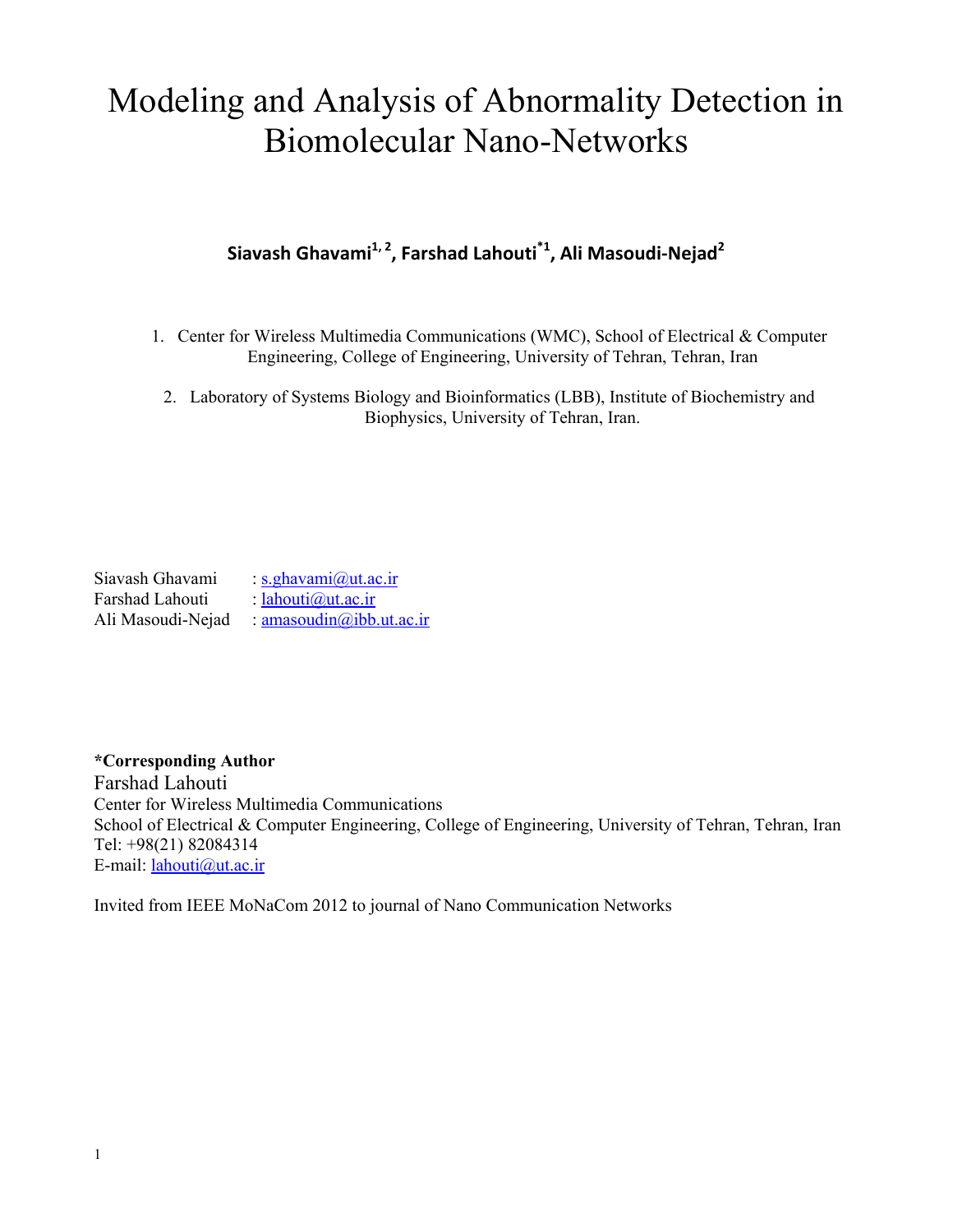## *Abstract*

A scheme for detection of abnormality in molecular nano-networks is proposed. This is motivated by the fact that early diagnosis, classification and detection of diseases such as cancer play a crucial role in their successful treatment. The proposed nano-abnormality detection scheme (NADS) comprises of a two-tier network of sensor nano-machines (SNMs) in the first tier and a data gathering node (DGN) at the sink. The SNMs detect the presence of competitor cells as abnormality that is captured by variations in parameters of a nano-communications channel. In the second step, the SNMs transmit micro-scale messages over a noisy micro communications channel (MCC) to the DGN, where a decision is made upon fusing the received signals. The detection performance of each SNM is analyzed by setting up a Neyman-Pearson test. Next, taking into account the effect of the MCC, the overall performance of the proposed NADS is quantified in terms of probabilities of misdetection and false alarm. A design problem is formulated, when the optimized concentration of SNMs in a sample is obtained for a high probability of detection and a limited probability of false alarm.

*Keywords- abnormality detection, nano-network, molecular communications, mathematical modeling.*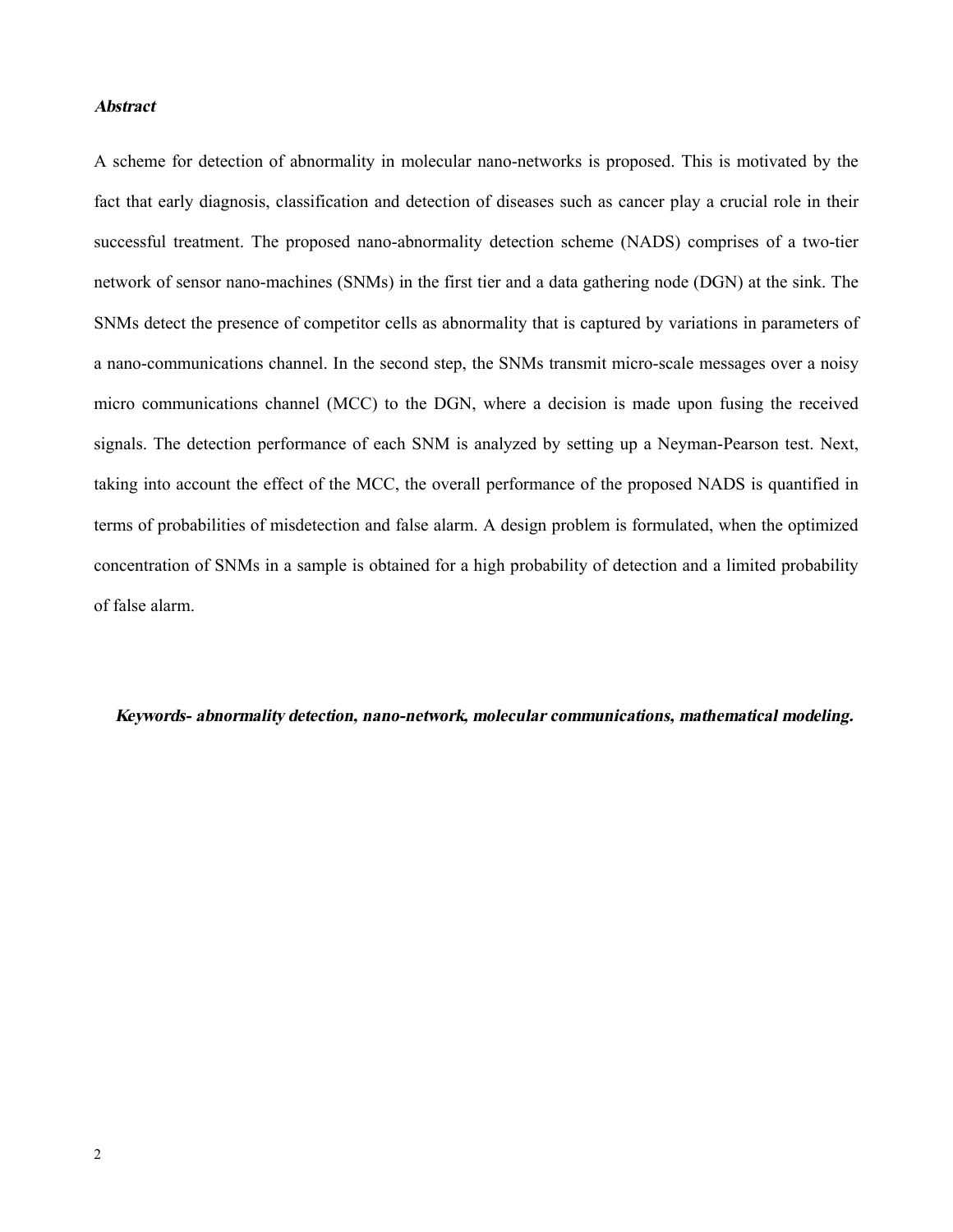#### **1. Introduction**

Cancer is the leading cause of death in economically developed countries and the second leading cause of death in developing countries [1]. In fact, more than 7.6 million people lose their lives each year in the world due to the various forms of cancer [2]. Despite the advances made by significant innovations in the technology in the past decade, successful treatment of cancer is still a distant goal in general. Accurate diagnosis, classification and early detection of cancer are vital in overcoming the disease [3].

The abnormality detection (AD) process based on molecular diagnosis can be used as an effective method for early cancer detection. Systems in the molecular environment are to distinguish two molecules *<sup>A</sup>* and  $B[4][5]$ . The decisions are made using a recognizer molecule  $a$ . For example, molecule  $a$  is an antigen and molecule *<sup>A</sup>* is a pathogen that is to be diagnosed by molecule *a* , while the molecule *B* which is similar to *A*, is normally found in the body. The design of optimized molecular recognizers is studied in the biochemical noisy environment using a Bayesian cost in [4].

A diagnosis process based on protein identification and considering reaction between genes and antigens with magnetic nano-sensors is investigated in  $[6][7]$ . This type of nano-sensors can detect a nano-scale message by generating a specific signal in micro-scale. In [8], the detection of abnormalities is examined using biomarkers in the blood as a detection feature. To identify breast cancer based on a breath test, a proof-of-concept system has been developed using a tailor-made nano-scale artificial nose [9].

In this paper, a nano-abnormality detection scheme (NADS) is proposed for the detection of nano-scale abnormality in a biomolecular environment using a two tier decision making process. The abnormality is due to the existence of competitor cells in the said environment. The NADS includes a set of SNMs for the detection of a nano-scale abnormality over a nano-communication channel (NCC) using an appropriately designed detection feature. Then, the SNMs communicate their observations over a noisy micro communication channel (MCC) to a data gathering node (DGN) using micro scale messages (MSMs). Fusing the collected signals, the DGN makes a decision and may alarm an abnormality as necessary. The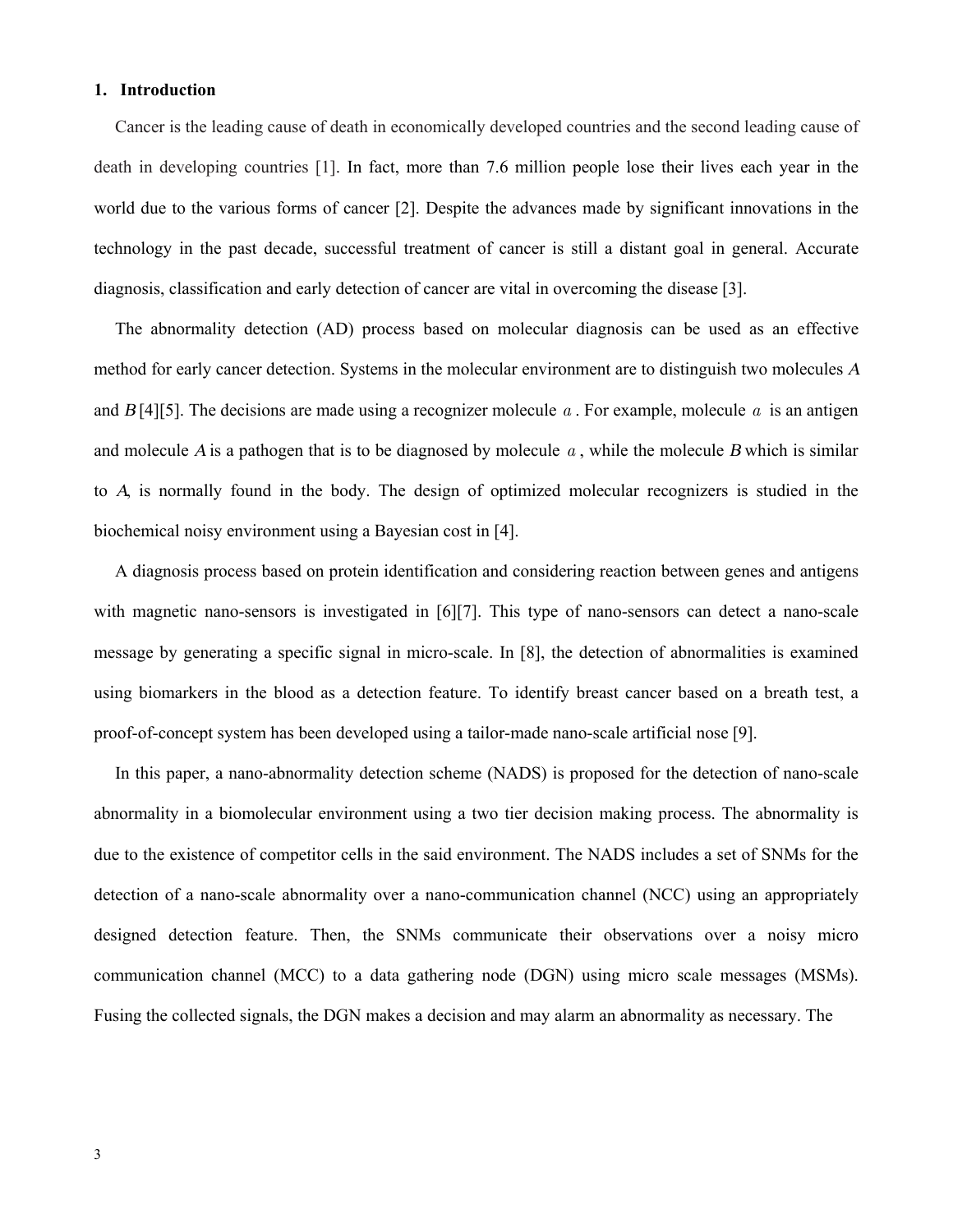

Fig. 1. System model for NADS.

analysis of SNM performance over the NCC is set up as a Neyman-Pearson test, which quantifies the probabilities of false alarm and misdetection. Finally, incorporating the effect of MCC, the total detection performance of NADS at the DGN is analyzed. The presented analysis is then used to obtain the optimized concentration of SNMs in the sample tissue for a prescribed high probability of detecting the abnormality and a bounded false alarm probability.

Certain schemes for cancer detection at the nano-scale, may be cast into the proposed two-tier network model of the NADS. Nano-sized magnetic resonance imaging (MRI) contrast agents is used for intraoperative imaging in the context of neuro-oncological interventions  $[10][11]$ . In this scheme, detection in NCC is done using, Gadolinium-based nano-particle [12], Ironoxide-based nano-particles or multiplemode imaging contrast nano-agents [13]-[18]. Moreover, detection over the MCC is accomplished using a combination of MRI and biological targeting  $[19]$  or optical detection  $[11][19][20]$ . As another scheme, nano-scale field-effect bio-transistors can be considered, in which silicon nano-wires [21][22] detect an abnormal target in the NCC due to the molecular binding on their surface. This in turn affects the conductance of nano-wires, which is reported over the MCC.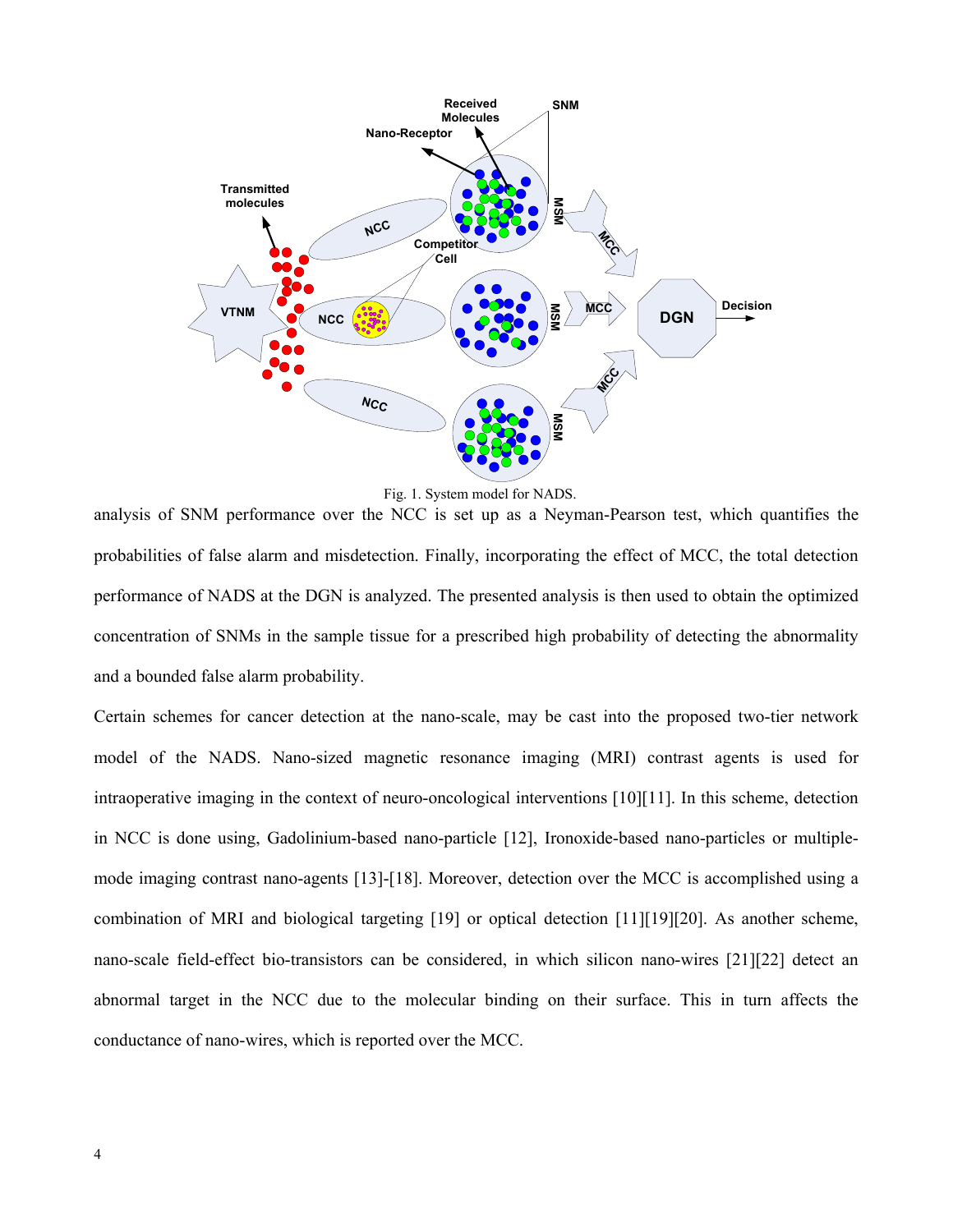The outline of this paper is as follows. In Section II, the preliminaries and problem statement are presented. The hypothesis test at an SNM for AD in nano-scale is derived in Section III. In Section IV, communications over the MCC is studied. Section V presents the analysis of the NADS performance and the associated numerical results. Concluding remarks are made in Section VI.

#### **2. Preliminaries and Problem Statement**

In this section, the setup of AD system and the problem statement of NADS are described. The detection process includes two parts. In the first part, each SNM detects the detection feature in nano-scale and generates the MSM; in the second part, the DGN collects the transmitted MSMs.

Fig. 1 shows the schematic structure of NADS. The molecular environment is modeled by the NCC. In the healthy setting, no abnormality (here competitor cell) exists in the molecular environment and vice versa. The molecular competitor changes the rate of binding between the molecules and the nano-receptors on the SNM. This is reflected in the NCC model [23] [24]. The MSM is then generated by the SNM as it detects this variation. The DGN collects the MSMs over the noisy MCCs and decides and declares the presence or the absence of the abnormality. The MCC is considered an additive white Gaussian noise (AWGN) channel. Below, we continue with a detailed description of the NCC model and the detection feature.

#### *2.1. Nano-Communication Channel*

The NCC characterizes chemical reactions in the molecular environment. We consider a set of SNMs, which act as molecular receivers, injected into the biological tissue for test. We assume that the existing molecules in the molecular environment react with the receptors on SNMs. The molecules are assumed to be propagated by a virtual transmitter nano-machine (VTNM) following a periodic square pulse propagation pattern, i.e., during time interval  $t<sub>H</sub>$  a molecular pulse is emitted with concentration  $L(t) = L_{ex}$ , and otherwise we have  $L(t) = 0$  [25]. At the SNM receptor, if at least *S* molecules are delivered within time interval  $t_H$ , a molecular bit *A* is received. If the number of molecules delivered within  $t_H$  is less than *S*, the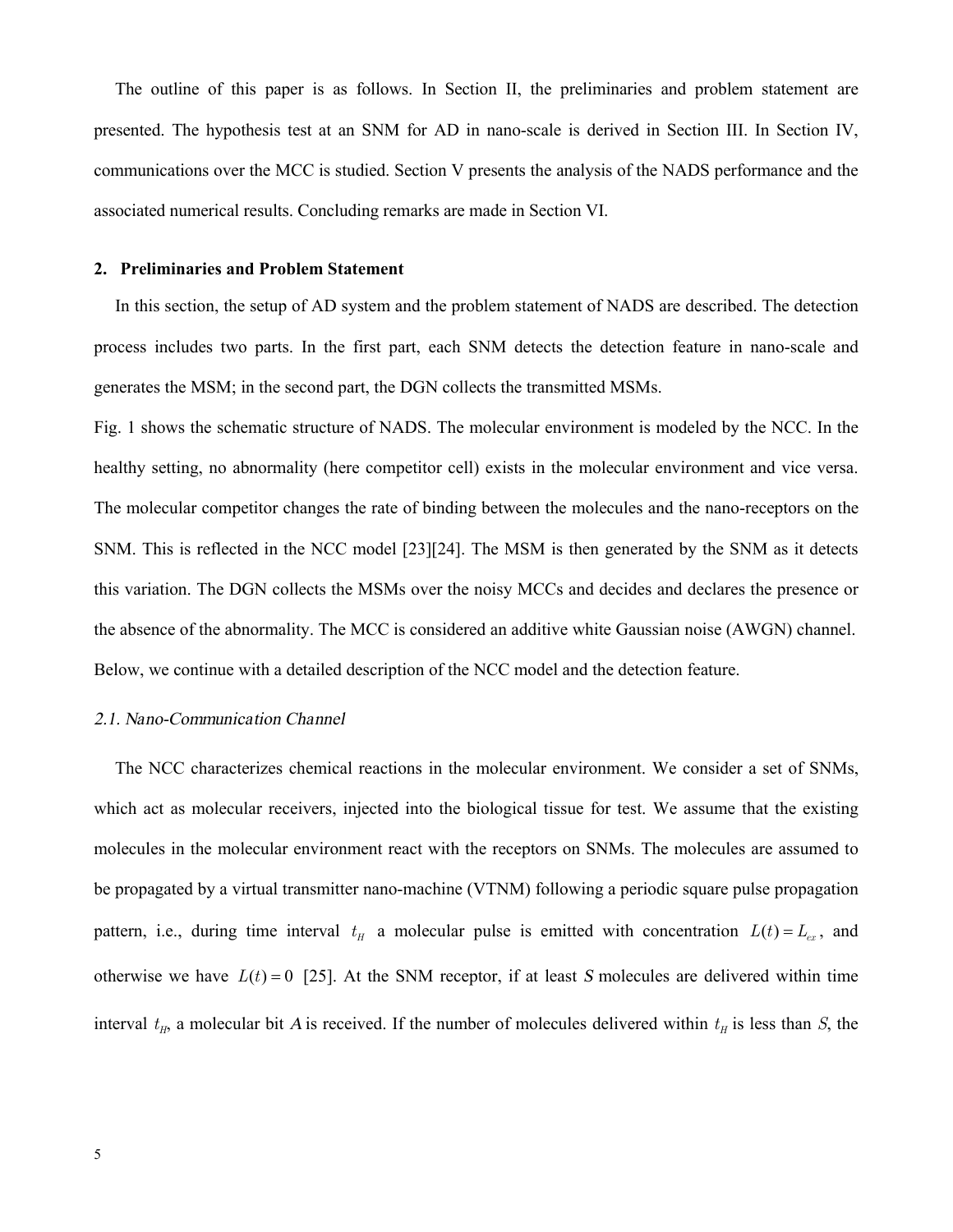SNM receives a molecular bit *B*. If the VTNM transmits a molecular pulse, the number of received molecules during the time  $t<sub>H</sub>$  is quantified by

$$
N_A = \int_0^{t_H} C(t) dt.
$$
 (1)

in which  $C(t)$  denotes the concentration of bound receptors at the SNM in  $\mu$ *mol*/*liter* and is given by

$$
C(t) = C(\infty) \Big( 1 - \exp\Big( -t \big(\kappa_{-1} + \kappa_1 L_{ex}\big) \Big) \Big), \tag{2}
$$

and  $C(\infty) = \kappa_1 L_{ex} N / (\kappa_{-1} + \kappa_1 L_{ex})$  is the steady state concentration of bound receptors [24]. The related parameters are described in Table 1. The parameters  $\kappa_1$  and  $\kappa_{-1}$  respectively are the binding and the release rates related to reactions of  $A + R \rightarrow D$  and  $A + R \leftarrow D$ , where R and D respectively, denote nanoreceptors on the SNMs and the product of reaction between *A* and *R*. It is evident in (2) that  $C(t)$  increases exponentially over time within the pulse period. When the pulse duration ends,  $C(t)$  reduces as

$$
C(t) = C(t_0) \exp\left(-\kappa_{-1}(t - t_0)\right) \quad \text{for} \quad t > t_0. \tag{3}
$$

As a result, at the SNM and over the subsequent time interval, this previous pulse is reflected as follows

$$
N_A' = \int_0^{t_H} N_A \exp(-\kappa_{-1}t) dt.
$$
 (4)

Furthermore, if the VTNM does not propagate a molecular pulse in the current transmission interval, the corresponding number of received molecules at the SNM is assumed zero,  $N_B = 0$ , and similarly the remaining number of molecules in the subsequent time interval is zero,  $N'_B = 0$ . The NCC is then considered as a binary channel with finite state, where the channel state is determined based on the received molecular bit (*A* or *B*) in the previous time interval. If the molecular bit  $A(B)$  is received in the previous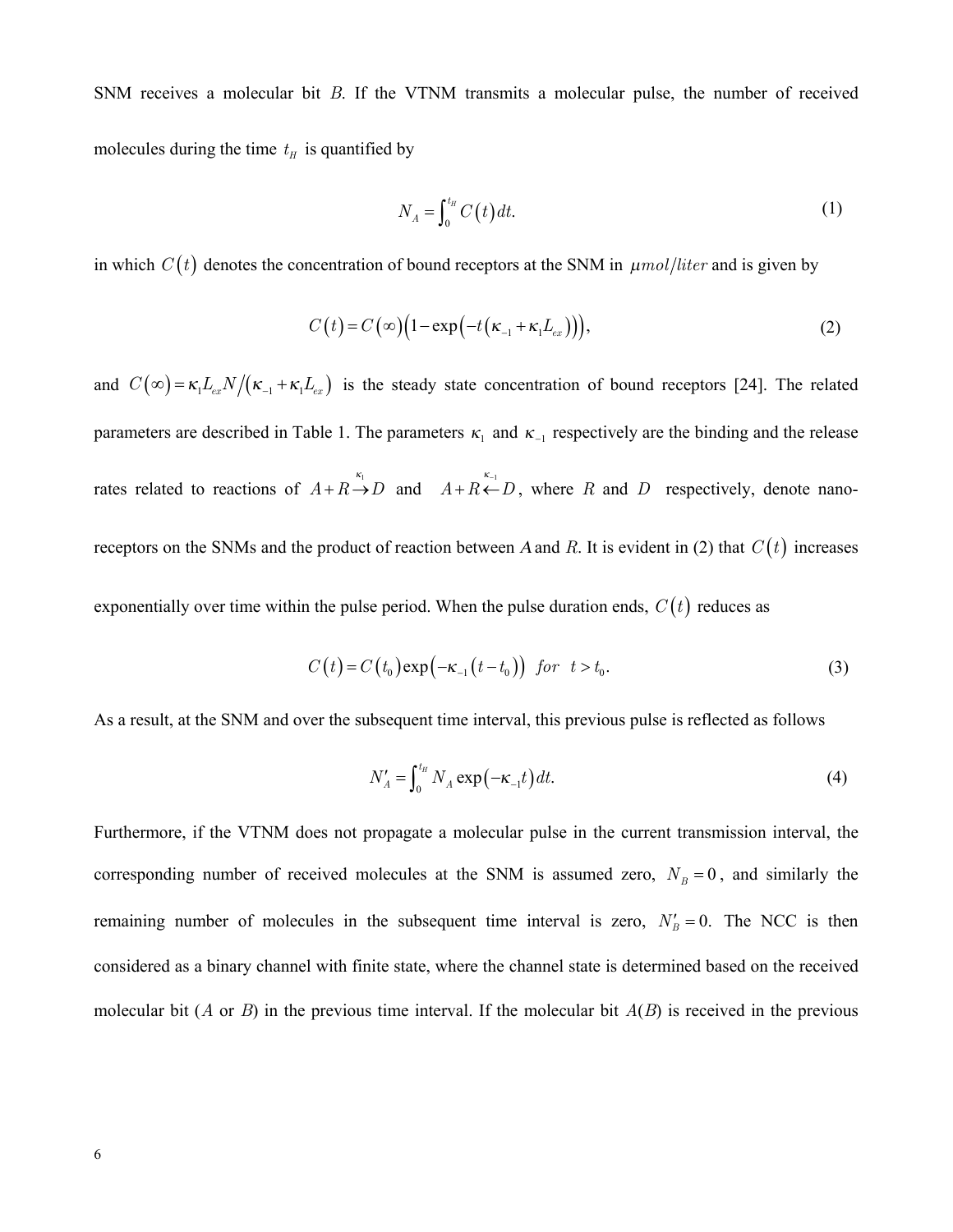time interval (denoted by  $A_R^P(B_R^P)$ ), the transition probability of the NCC is denoted by  $p_{ij}^{A_R^P}(p_{ij}^{B_R^P})$ ,  $i, j \in \{A, B\}$ . These probabilities are bounded using the Markov (aka Chebyshev) inequality as follows  $[24][26]$ 

$$
p_{AA}^{A_R^P} = p\left(N_A^C > S \middle| A_R^P\right) < E\left[N_A^C \middle| A_R^P\right] \middle| S\,,\right.\tag{5}
$$

$$
p_{AB}^{A_R^P} = 1 - p\left(N_A^C > S \middle| A_R^P\right) > 1 - E\left[N_A^C \middle| A_R^P\right] / S\,,\tag{6}
$$

$$
p_{BA}^{A_R^P} = 1 - p\left(N_B^C < S\middle| A_R^P\right) < E\left[N_B^C\middle| A_R^P\right] \middle/S\right),\tag{7}
$$

$$
p_{BB}^{A_R^P} = p\left(N_B^C \le S \middle| A_R^P\right) > 1 - E\left[N_B^C \middle| A_R^P\right] \middle/S\right). \tag{8}
$$

In a similar way,  $p_{ij}^{B_R^p}$  is derived. In (5)-(8),  $N_A^C(N_B^C)$  denotes the average number of received molecules when molecular bit  $A(B)$  is transmitted. We have

$$
E[N_A^C|A_R^P] = N_A + N_A',\tag{9}
$$

$$
E[N_A^C|B_R^P] = N_A + N'_{B'},\tag{10}
$$

$$
E[N_B^C|A_R^P] = N_B + N_A',\tag{11}
$$

$$
E[N_B^C|B_R^P] = N_B',\tag{12}
$$

The transition probability matrix of the NCC using the described parameters and considering  $0 \le p_{ij} \le 1, i, j \in \{A, B\}$  and the channel state is given by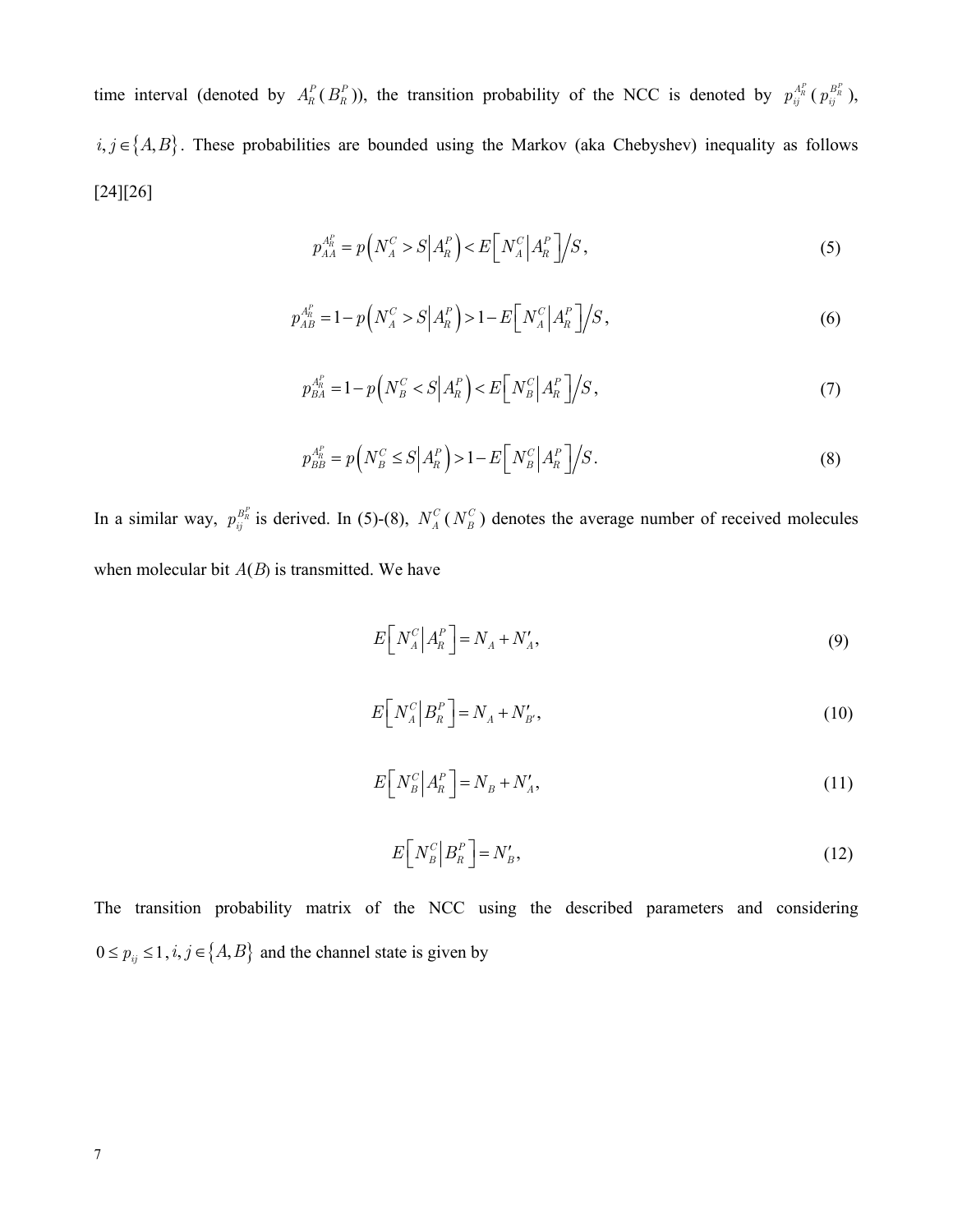$$
\mathbf{P}^{A_R^P} = \begin{bmatrix} p_{AA}^{A_R^P} & p_{AB}^{A_R^P} \\ p_{BA}^{A_R^P} & p_{BB}^{A_R^P} \end{bmatrix} = \max \left( \min \left( \begin{bmatrix} E\begin{bmatrix} N_A^C \end{bmatrix} A_R^P \end{bmatrix} / S & 1 - E\begin{bmatrix} N_A^C \end{bmatrix} A_R^P \end{bmatrix} / S \right), \begin{bmatrix} 1 & 1 \\ 1 & 1 \end{bmatrix}, \begin{bmatrix} 0 & 0 \\ 0 & 0 \end{bmatrix} \right),
$$
(13)

$$
\mathbf{P}^{B_R^P} = \begin{bmatrix} p_{AA}^{B_R^P} & p_{AB}^{B_R^P} \\ p_{BA}^{B_R^P} & p_{BB}^{B_R^P} \end{bmatrix} = \max \left( \min \left( \begin{bmatrix} E\left[ N_A^C | B_R^P \right] / S & 1 - E\left[ N_A^C | B_R^P \right] / S \\ E\left[ N_B^C | B_R^P \right] / S & 1 - E\left[ N_B^C | B_R^P \right] / S \end{bmatrix}, \begin{bmatrix} 1 & 1 \\ 1 & 1 \end{bmatrix}, \begin{bmatrix} 0 & 0 \\ 0 & 0 \end{bmatrix} \right). \tag{14}
$$

| Parameter                    | Parameter Description                                                                                   | Unit                  |  |
|------------------------------|---------------------------------------------------------------------------------------------------------|-----------------------|--|
| T                            | Temperature                                                                                             | Kelvin                |  |
| $\alpha$                     | Distance between nano-transmitter<br>and SNM                                                            | meter                 |  |
| $\boldsymbol{N}$             | Number of receptors on each SNM                                                                         | $\mu$ mol             |  |
| $t_{\scriptscriptstyle H}$   | Pulse duration                                                                                          | sec                   |  |
| $L_{ex}$                     | Molecules concentration                                                                                 | $\mu$ mol/(liter.sec) |  |
| $K_1$                        | Binding rate                                                                                            | $\mu$ mol/(liter.sec) |  |
| $K_{-1}$                     | Release rate                                                                                            | $\mu$ mol/(liter.sec) |  |
| $k_B$                        | Boltzman constant                                                                                       | Joule/Kelvin          |  |
| $\cal S$                     | If the SNM can receive S molecules, it<br>infers that the VTNM emitted the<br>molecule A during $t_H$ . | $\mu$ mol/(liter.sec) |  |
| $N_a^C$ ( $N_B^C$ )          | The number of received molecules,<br>when VTNM sends the molecule $A(B)$<br>during time $t_{H}$ .       | $\mu$ <i>mol</i>      |  |
| $P_{A}$                      | Probability of transmission of<br>molecule A by the VTNM.                                               |                       |  |
| $P'_{\scriptscriptstyle{A}}$ | Probability of receiving molecular bit<br>A at the SNM.                                                 |                       |  |

Table 1. Effective parameters in transition probability of the NCC [24]

Table 1 summarizes the parameters affecting the NCC transition probabilities.

# *2.2. Detection Feature*

The biochemical activities of competitor cells, e.g., cancer cells, affect the molecular environment and change its parameters [4]. We model this as an abnormality in the molecular environment, which is to be detected as early as possible. The competitor cells can be considered as competitor nano-machines (CNMs) for the SNMs. The presence of CNM affects the transition probability of the NCC in (13) and (14). For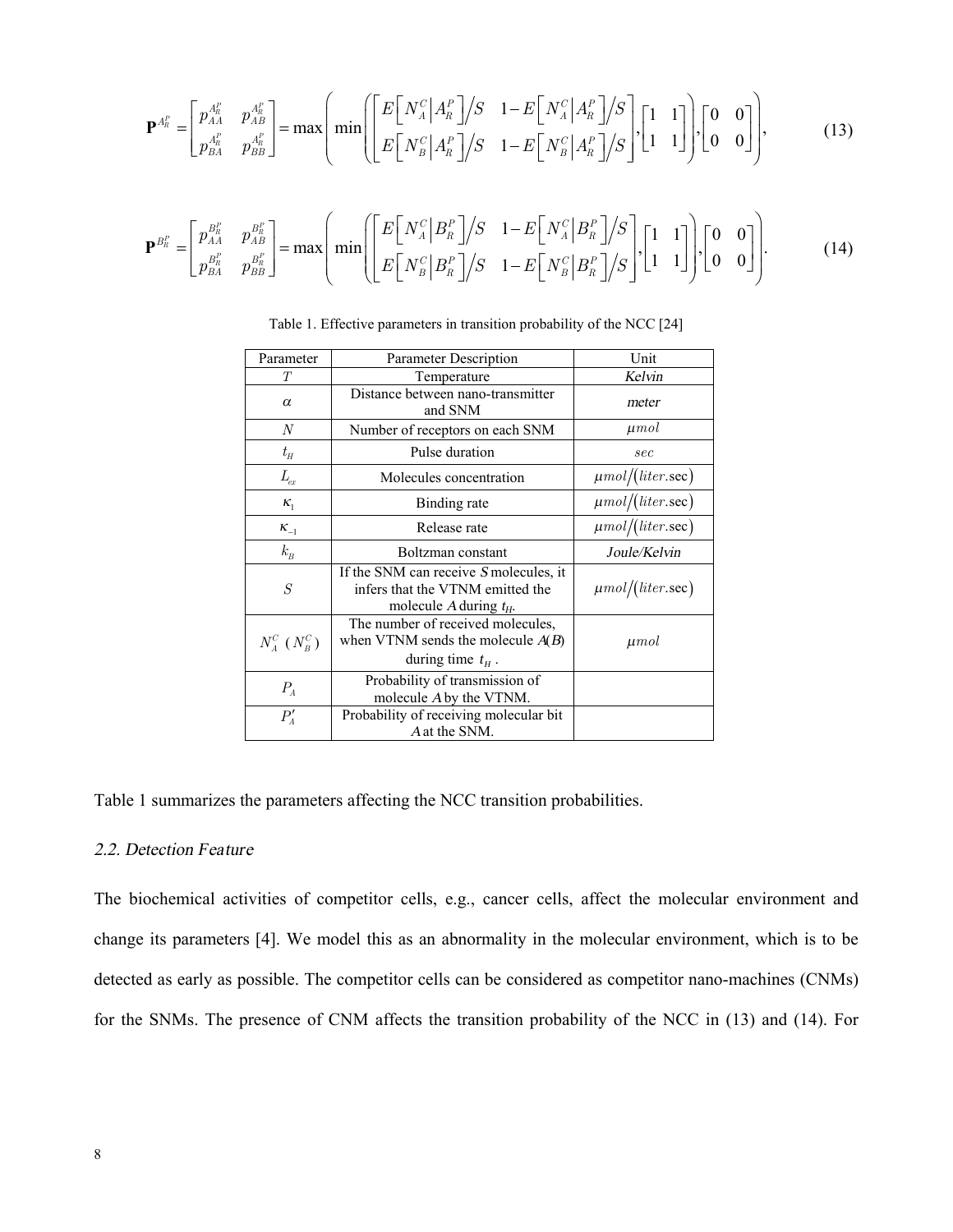example, the CNM can react with transmitted molecules by the VTNM. This reduces the concentration of transmitted molecules *Lex* , and hence, changes the transition probability of the NCC. This variation in transition probability can be used for modeling of protein identification for early cancer detection in nanoscale [27]. Alternatively, the CNM may devitalize the receptors on the SNMs, change  $\kappa_{-1}$  and  $\kappa_1$  on the SNM by a biochemical reaction or vary the temperature of nano-receptors on SNMs.

For the NCC, with given parameters in Table 1 and a given size of sample tissue, the number of excitation pulses per unit time from VTNMs influences the probability of receiving a given molecular bit in the SNM nano-receptor. Hence, we consider the average number of molecular bits *<sup>A</sup>* received at the SNMs per unit time,  $NP<sub>R</sub>$ , as the detection feature. The value of this parameter in a healthy setting,  $NP<sub>H</sub>$ , is expected to be measured using biological experiments. Still, to reveal the dependency of this detection feature on the characteristics of the biomolecular environment, we may consider the presented model for the NCC and quantify the average number of molecular bits received per unit time in the healthy setting as follows (see Appendix A for proof)

$$
NP_{H} = \min\left(\frac{L_{ex,V}}{S - N_{A}'} , N\right) \frac{p_{AA}^{A_{R}} P_{A} \left(p_{AA}^{B_{R}^{P}} P_{A} + p_{BA}^{B_{R}^{P}} \left(1 - P_{A}\right)\right)}{1 - p_{AA}^{A_{R}^{P}} P_{A} - p_{BA}^{A_{R}^{P}} \left(1 - P_{A}\right) + p_{AA}^{B_{R}^{P}} P_{A} + p_{BA}^{B_{R}^{P}} \left(1 - P_{A}\right)}
$$
  
+ 
$$
\min\left(\frac{L_{ex,V}}{S - N_{B}'}, N\right) \frac{p_{AA}^{B_{R}} P_{A} \left(p_{AB}^{B_{R}} P_{A} + p_{BB}^{B_{R}^{P}} \left(1 - P_{A}\right)\right)}{1 - p_{AB}^{A_{R}^{P}} P_{A} - p_{AB}^{A_{R}^{P}} \left(1 - P_{A}\right) + p_{AB}^{B_{R}^{P}} P_{A} + p_{BB}^{B_{R}^{P}} \left(1 - P_{A}\right)}
$$
  
+ 
$$
\min\left(\frac{L_{ex,V}}{S - N_{A}'}, N\right) \frac{p_{BA}^{A_{R}^{P}} \left(1 - P_{A}\right) \left(p_{AA}^{B_{R}^{P}} P_{A} + p_{BA}^{B_{R}^{P}} \left(1 - P_{A}\right)\right)}{1 - p_{AA}^{A_{R}^{P}} P_{A} - p_{BA}^{A_{R}^{P}} \left(1 - P_{A}\right) + p_{AA}^{B_{R}^{P}} P_{A} + p_{BA}^{B_{R}^{P}} \left(1 - P_{A}\right)}
$$
  
+ 
$$
\min\left(\frac{L_{ex,V}}{S - N_{B}'}, N\right) \frac{p_{BA}^{B_{R}^{P}} \left(1 - P_{A}\right) \left(p_{AB}^{B_{R}^{P}} P_{A} + p_{BB}^{B_{R}^{P}} \left(1 - P_{A}\right)\right)}{1 - p_{AB}^{A_{R}^{P}} P_{A} - p_{BB}^{A_{R}^{P}} \left(1 - P_{A}\right) + p_{AB}^{B_{R}^{P}} P_{A} + p_{BB}^{B_{R}^{P}} \left(1 - P_{A}\right)}
$$
(1-

When  $NP<sub>R</sub>$  deviates from  $NP<sub>H</sub>$ , an abnormality or the existence of competitor cells is detected.

#### *2.3. Problem Statement*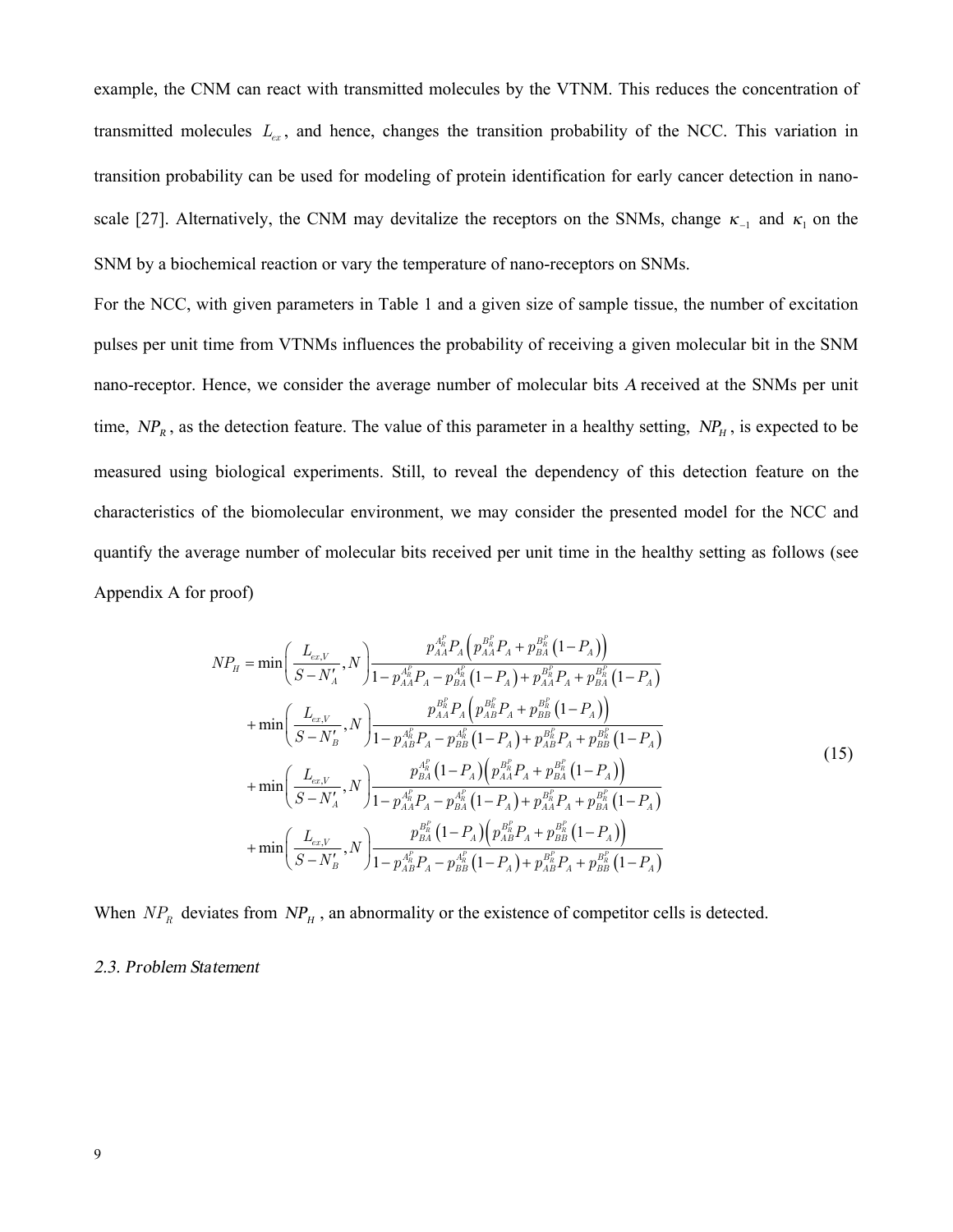Here, we consider a design problem to determine the minimum required concentration of SNMs, *M*, in the sample size of *V* for a reliable NADS. The SNMs in general could be expensive and/or are chemical compounds which could affect the molecular environment or cause side effects if used in vivo. This motivates us to use them in smallest amount as possible. A reliable NADS is interpreted as one which provides a sufficiently high probability of detection (alarm), when the abnormality exists and a sufficiently small probability of (false) alarm, when the abnormality in fact does not exist in the molecular environment. Hence, the desired optimization problem is formulated as follows

$$
\min M
$$
  
s.t.  

$$
P_D > \xi, P_F < \gamma.
$$
 (16)

where  $P_D$  and  $P_F$  are the detection and the false alarm probabilities of NADS on detecting the abnormality in the molecular environment, respectively. Also,  $\xi$ <1 is a constant close to unity and  $\gamma$  is a positive constant close to zero.

#### **3. Hypothesis Test for AD in the NCC**

In this section, a hypothesis test is formulated for the detection of competitor cells in the molecular environment. This test determines the functionality of SNMs in the nano-scale. We derive a threshold level for generating the MSM by the SNM, which alarms the existence of competitor cells. To this end, for a bounded false alarm probability, a closed-form expression is derived for the probability of each SNM to detect the presence of different types of competitor cells. The associated hypothesis test is defined as

$$
\begin{cases}\nH_0, & NP_R = NP_H \\
H_1, & NP_R \neq NP_H.\n\end{cases} \tag{17}
$$

In line with [28], the SNMs observations,  $y_i$  s, are assumed Poisson distributed with mean  $NP_R$ . Hence, the probability mass function (PMF) of  $y_i$  s is given by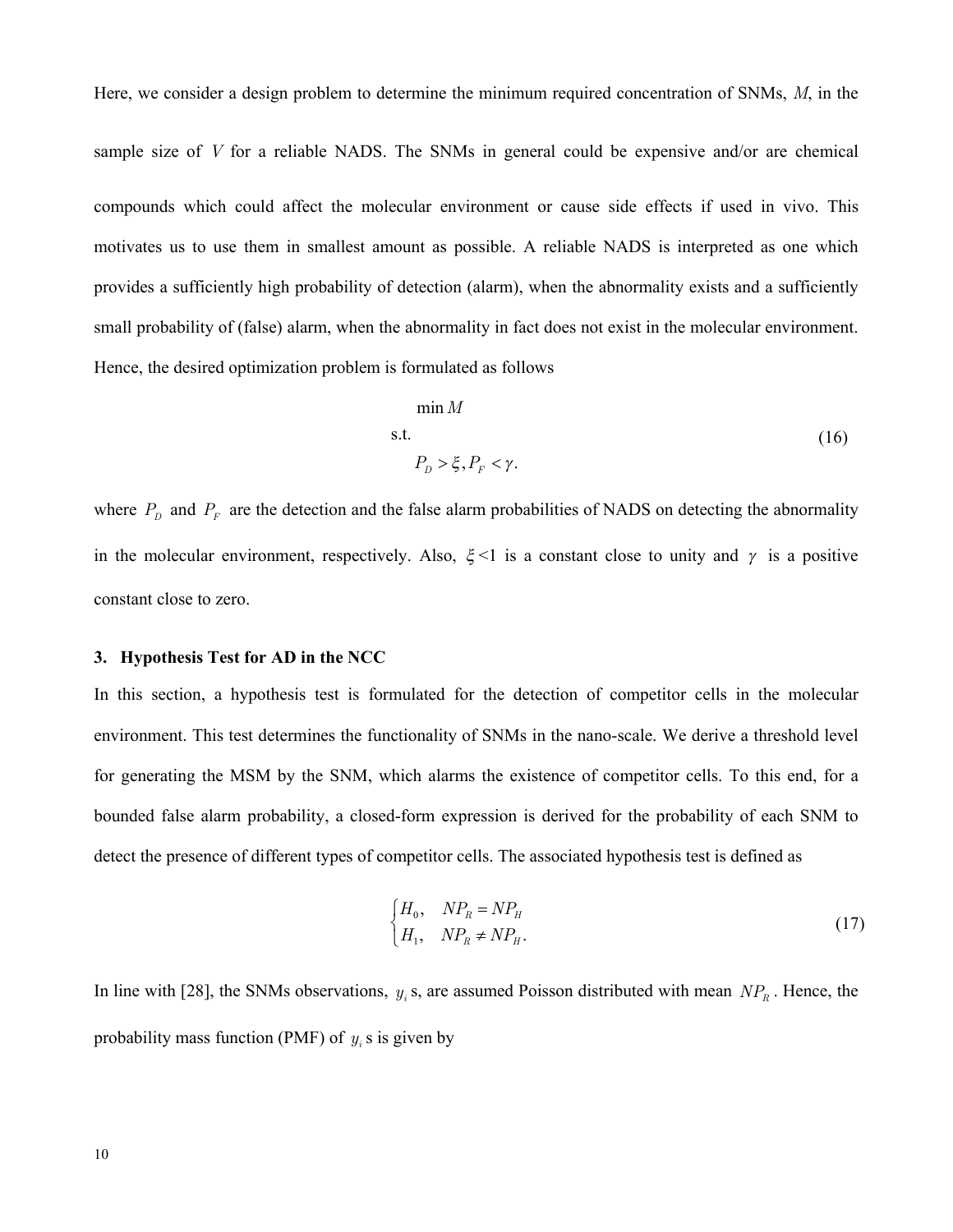$$
P(y_i = q) = \exp(-NP_R) NP_R^q / q!, \qquad (18)
$$

where ! denotes the factorial function. If an SNM makes *n* independent observations for the detection, the probability of **y** given  $NP<sub>R</sub>$  is given by

$$
P(\mathbf{y}|NP_R) = P(y_1,...,y_n|NP_R) = \prod_{i=1}^n P(y_i|NP_R)
$$
  
= 
$$
\frac{\exp(-nNP_R)NP_R^{\sum_{i=1}^n y_i}}{\prod_{i=1}^n y_i!},
$$
 (19)

and hence

$$
\log P(\mathbf{y}|NP_R) =
$$
  
-n NP<sub>R</sub> +  $\sum_{i=1}^{n} y_i \log_e NP_R - \sum_{i=1}^{n} \log_e y_i!$ . (20)

To maximize (20), we set its derivative with respect to  $NP<sub>R</sub>$  to zero. We have

$$
\widehat{NP}_R = \underset{NP_R}{\arg \max} \left( P\left(\mathbf{y} \middle| NP_R\right) \right) = \frac{1}{n} \sum_{i=1}^n y_i \tag{21}
$$

For deriving the decision rule of the Neyman-Pearson as in the hypothesis test of (17), we employ the generalized likelihood ratio test (GLRT) in the next theorem.

*Theorem 1.* Consider an SNM with *n* Poisson observations over the NCC. For the hypothesis test in (17),

the decision threshold with limited false alarm probability,  $P_F^{NCC} < \eta_1$ , are given by

$$
\begin{cases}\nH_0, & \frac{1}{n} \sum_{i=1}^n y_i \left( \log_e \left( \frac{1}{n} \sum_{i=1}^n \frac{y_i}{NP_H} \right) - 1 \right) < \frac{\log(\tau)}{n} - NP_H \\
H_1, & \frac{1}{n} \sum_{i=1}^n y_i \left( \log_e \left( \frac{1}{n} \sum_{i=1}^n \frac{y_i}{NP_H} \right) - 1 \right) > \frac{\log(\tau)}{n} - NP_H.\n\end{cases} \tag{22}
$$

*Proof*. See Appendix B.□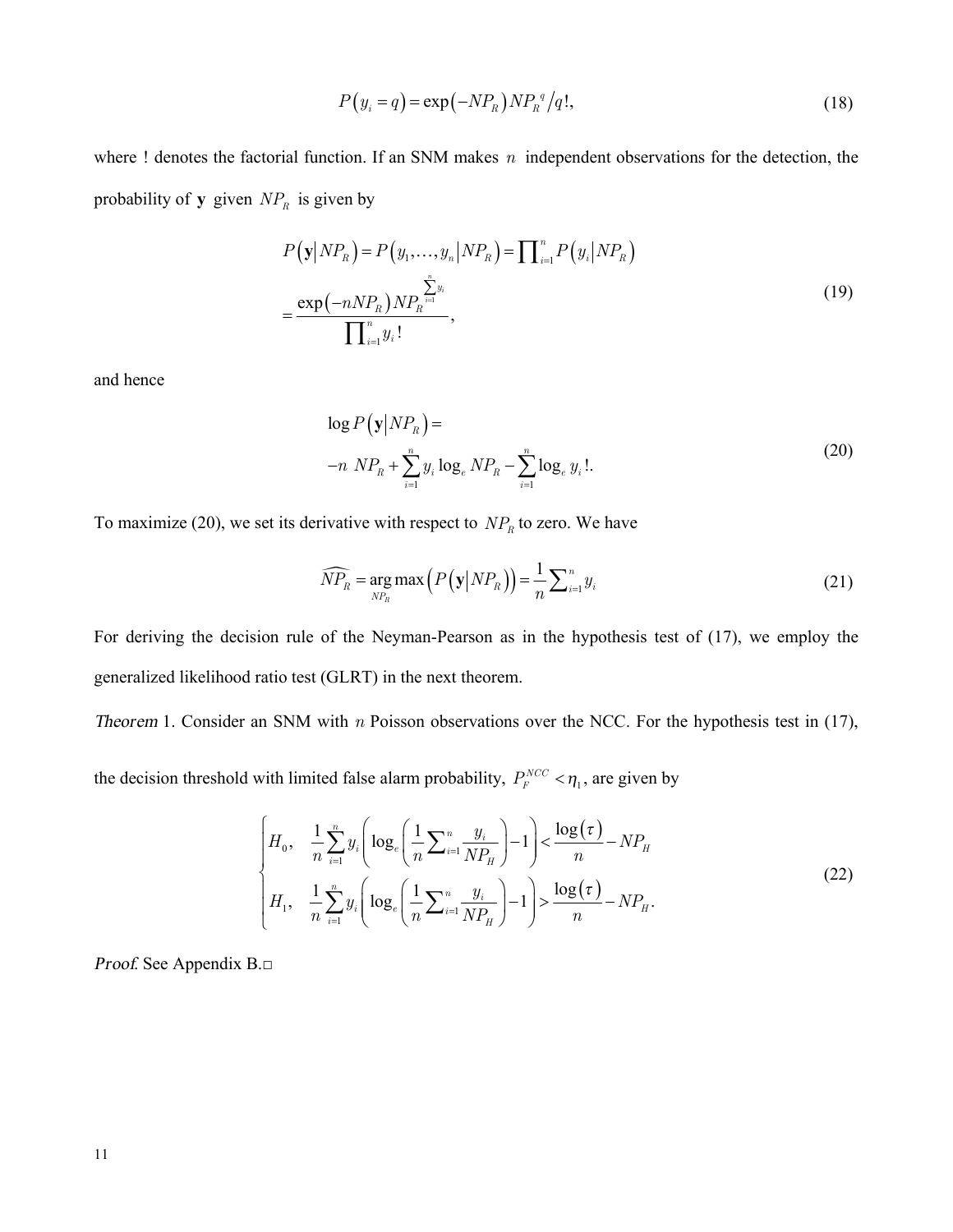One sees in (22) that the decision threshold is a nonlinear function of the measurements  $y_i$ . In fact, its implementation in an SNM with limited complexity may be challenging. In addition, the threshold in (22) does not enable tractable analytical assessment of  $P_D^{NCC}$  and  $P_F^{NCC}$ . Hence, motivated by our experiments on (22), a new simplified decision threshold is proposed based on the law of large numbers (LLN). According to the LLN, the average of a large number of observations of a random variable tends to its mean or expectation.

The progress of cancer is modeled with parameter  $k$ , which corresponds to a given value of parameter

 $k \neq 1$ . For a healthy molecular environment, we have  $k = 1$ . Hence, for a given value of k, we may consider

$$
NP_R = k NP_H. \tag{23}
$$

The next theorem presents the resulting decision threshold for the hypothesis test and the detection probability.

Theorem 2. Consider an SNM with  $n$  Poisson observations over the NCC. For the hypothesis test in (17), the simplified decision threshold and detection probability,  $P_D^{NCC}$ , with limited false alarm probability,  $P_F^{NCC} < \eta_1$ , are given by

$$
\begin{cases}\nH_0, & \max\left\{ (NP_H - \tau''), 0 \right\} \le \frac{1}{n} \sum_{i=1}^n y_i \le NP_H + \tau'' \\
\downarrow H_1, & \begin{cases}\n\frac{1}{n} \sum_{i=1}^n y_i > NP_H + \tau'' \\
\frac{1}{n} \sum_{i=1}^n y_i < \max\left\{ (NP_H - \tau''), 0 \right\},\n\end{cases}\n\end{cases}\n\tag{24}
$$

$$
P_D^{NCC} = 1 + \frac{\Gamma\left(\left\lfloor \max\left\{n\left(NP_H - \tau''\right), 0\right\} - 1\right\rfloor + 1, nkNP_H\right)}{\left\lfloor \max\left\{n\left(NP_H - \tau''\right), 0\right\} - 1\right\rfloor!} - \frac{\Gamma\left(\left\lfloor n\left(NP_H + \tau''\right)\right\rfloor + 1, nkNP_H\right)}{\left\lfloor n\left(NP_H + \tau''\right)\right\rfloor!} \tag{25}
$$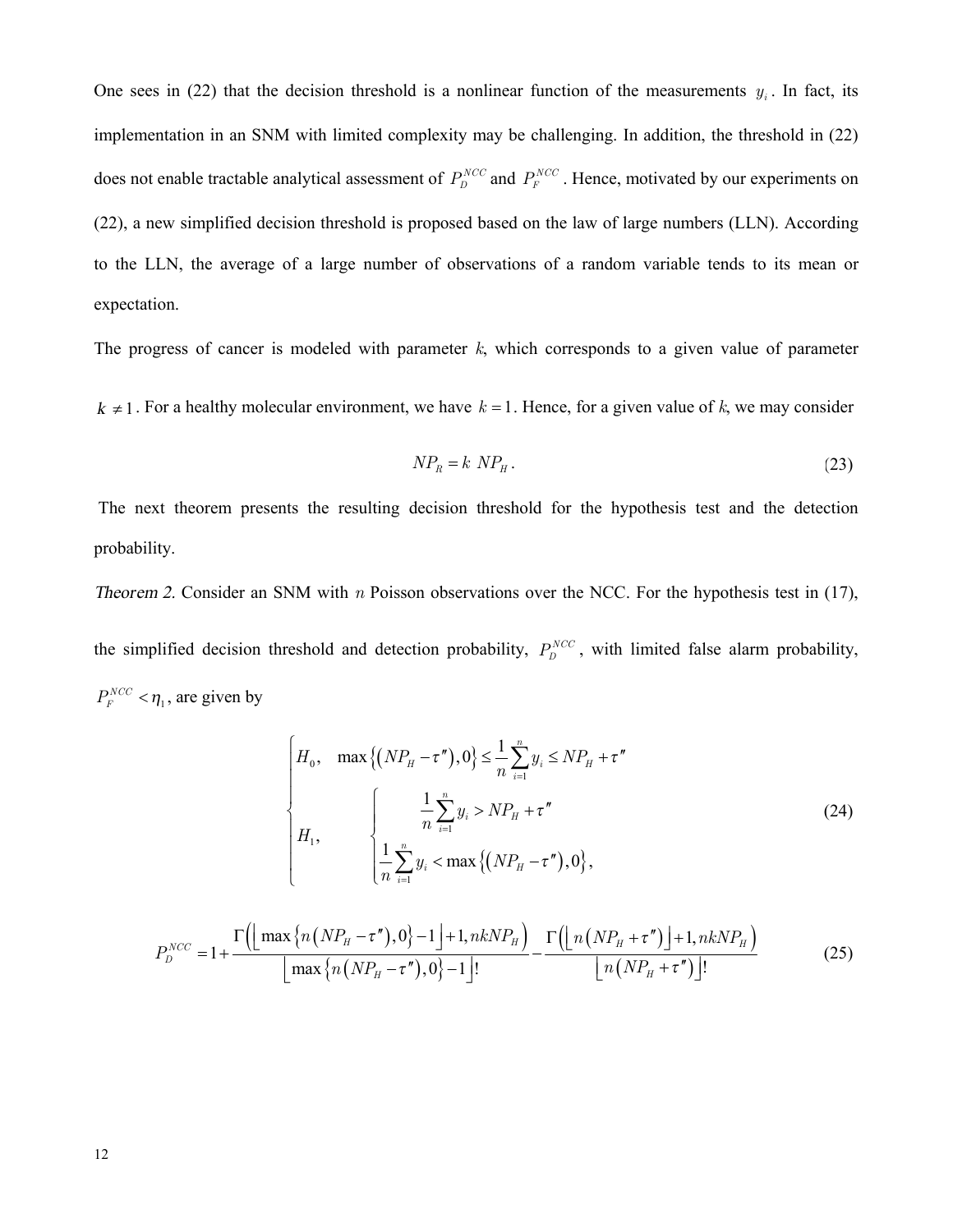where  $\Gamma$ (...) and  $| \cdot |$  are respectively the incomplete Gamma function and the floor operator. Also,  $\tau'' \in \mathbb{R}$  is the smallest number which satisfies the following

$$
\frac{\Gamma\left(\left\lfloor n\left(NP_{H}+\tau^{n}\right)\right\rfloor+1,nNP_{H}\right)}{\left\lfloor n\left(NP_{H}+\tau^{n}\right)\right\rfloor!}-\frac{\Gamma\left(\left\lfloor \max\left\{ n\left(NP_{H}-\tau^{n}\right),0\right\}-1\right\rfloor+1,nNP_{H}\right)}{\left\lfloor \max\left\{ n\left(NP_{H}-\tau^{n}\right),0\right\}-1\right\rfloor!}\geq1-\eta_{1}\tag{26}
$$

*Proof.* See Appendix  $C \square$ 

Using  $(25)$ , the probability of misdetection is given by

$$
P_N^{NCC} = 1 - P_D^{NCC}.\tag{27}
$$

#### 4. Communications over the MCC

The DGN receives the MSMs from the SNMs over the MCC and declares the existence or the absence of the competitor cells in the NCC. It is assumed that this message has two alphabets. If the  $j^{\text{th}}$  SNM detects the competitor cells, it generates the message  $X_j = G$ . In this section, we derive the probability of detecting an MSM at the DGN. If the competitor cells are present in the molecular environment, noting the possible erroneous detection of the SNM, it generates the following MSM

$$
X_{j} = \begin{cases} 0, & P_{M}^{NCC} \\ G, & 1 - P_{M}^{NCC} \end{cases}
$$
 (28)

If the competitor cells are not present in the NCC, we have

$$
X_j = \begin{cases} 0, & 1 - P_F^{NCC} \\ G, & P_F^{NCC} \end{cases} \tag{29}
$$

The signal received at the DGN through the AWGN MCC is then given by

$$
U = \sum_{j=1}^{M} X_j + Z,\tag{30}
$$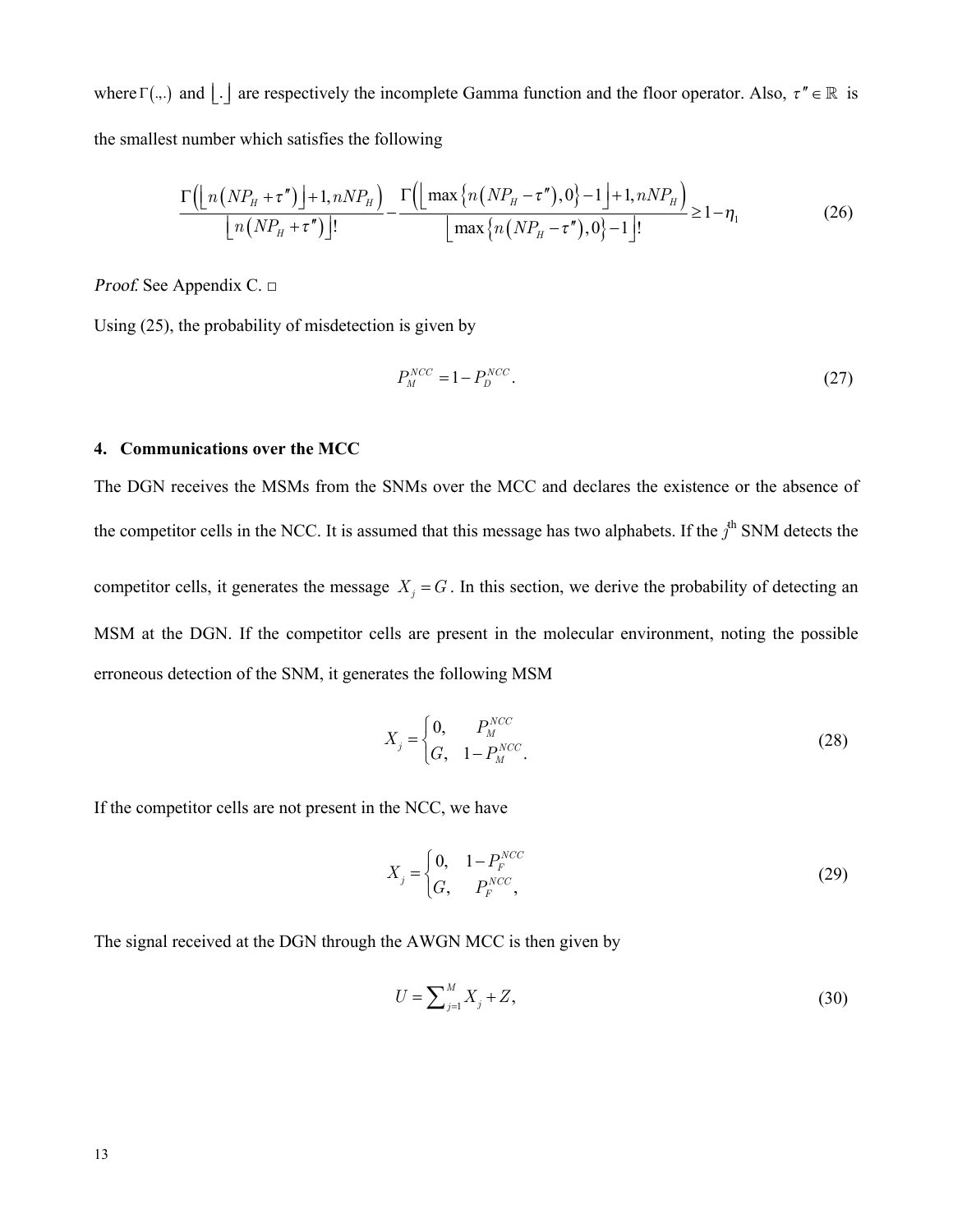where,  $Z \sim \mathcal{N}\left(0, \sigma_{MCC}^2\right)$ , and  $\sigma_{MCC}^2$  is the MCC noise variance. We set up the following hypothesis test at the DGN,

$$
\begin{cases} H_0, & \sum_{j=1}^M X_j < G \\ H_1, & \sum_{j=1}^M X_j \ge G. \end{cases} \tag{31}
$$

This fusion rule is known as the OR-rule [29], which means that if one or more SNMs alarm the presence of abnormality in the biomolecular environment, the DGN alarms the same. The hypothesis  $H_1$  is declared if at least one of the SNMs transmits the MSM *G*.

The next proposition presents the decision threshold and the resulting performance of the decision in (31) at the DGN.

*Proposition 1.* The decision threshold and the resulting probabilities of misdetection and false alarm for the hypothesis test in (31) at the DGN over the AWGN MCC are given by

$$
\begin{cases}\nH_0, & U < G/2 \\
H_1, & U \ge G/2.\n\end{cases} \tag{32}
$$

$$
P_M^{MCC} = P_F^{MCC} = Q\big(G/2\sigma_{MCC}\big). \tag{33}
$$

*Proof*. See Appendix D.

# **5. NADS Performance Assessment**

In this Section, first performance analysis of NADS is done. Then this analytical results are evaluated numerically in Subsection B.

#### *A. Analytical Performance Evaluation*

In this Subsection, analytical expressions for probabilities of detection and false alarm of the NADS are derived. To this end, an equivalent channel is obtained between the VTNMs. and the DGN by cascading the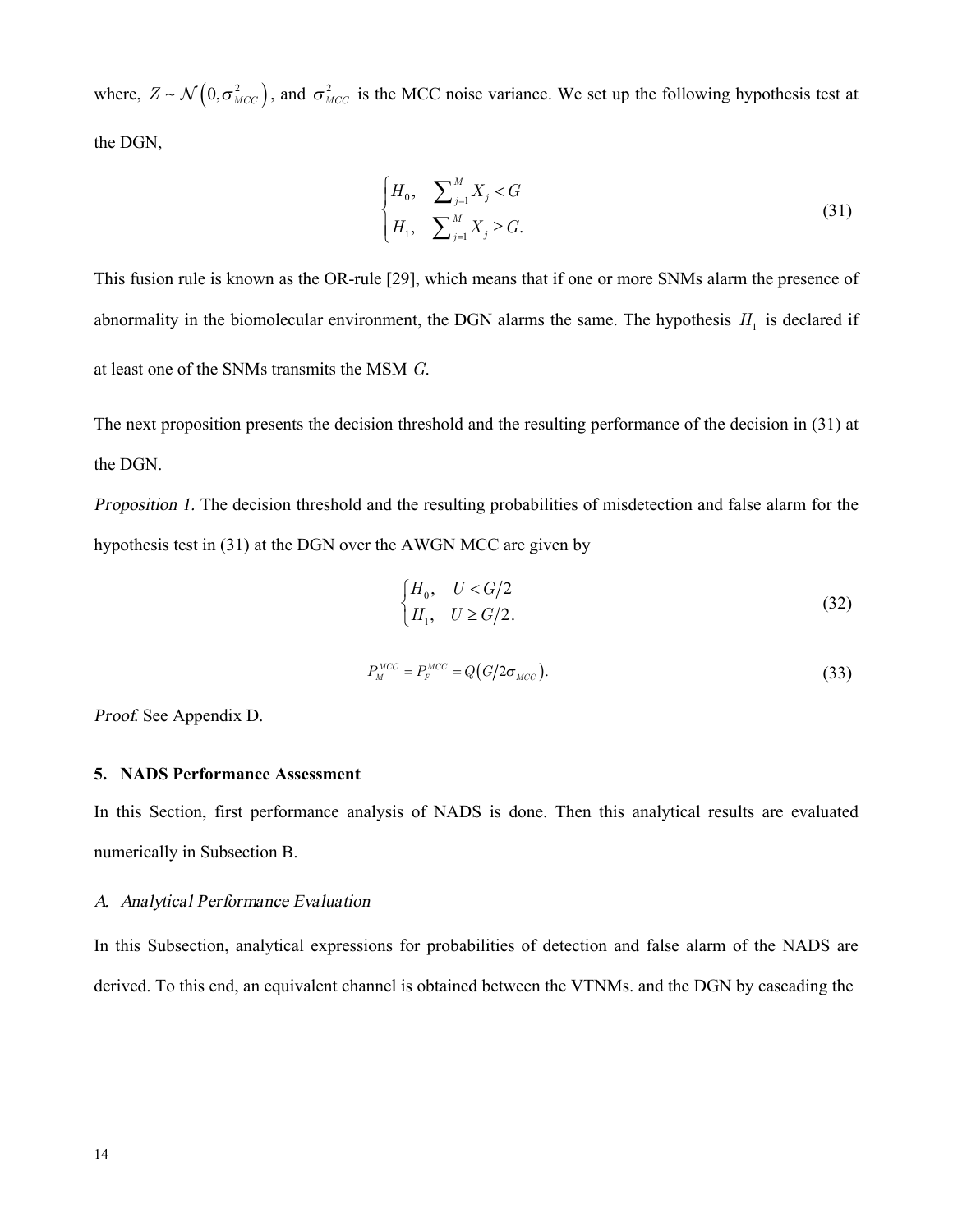

Fig. 2. Equivalent channel between VTNM and SNMs, and between SNMs and DGN.

NCC and the MCC. The transition probabilities of the two channels are respectively derived in Theorems 2 and Proposition 1. The next proposition presents the performance of the NADS*.*

*Proposition 2*. For the proposed NADS, the detection and false alarm probabilities at the DGN are given by

$$
P_D = \left(1 - \left(P_M^{NCC}\right)^M\right) \left(1 - P_M^{MCC}\right) + \left(P_M^{NCC}\right)^M P_F^{MCC},\tag{34}
$$

$$
P_F = \left(1 - \left(1 - P_F^{NCC}\right)^M\right)\left(1 - P_M^{MCC}\right) + \left(1 - P_F^{NCC}\right)^M P_F^{MCC},\tag{35}
$$

where  $P_F^{NCC} = \eta_1$  and  $P_M^{NCC}$  and  $P_F^{MCC}$  are defined in (27) and (33).

*Proof.* The NADS is composed of a broadcast channel with a common message from the VTNM in the first tier followed by Gaussian multiple access channel and an OR fusion rule [29] in the second tier. Fig. 2 shows a schematic diagram of the NADS. Theorems 2 and Proposition 1 quantify the performance of the two tiers. The NADS performance may be computed by considering two cascaded equivalent channels as shown in Fig. 3, which directly leads to  $(34)$  and  $(35)$ . $\Box$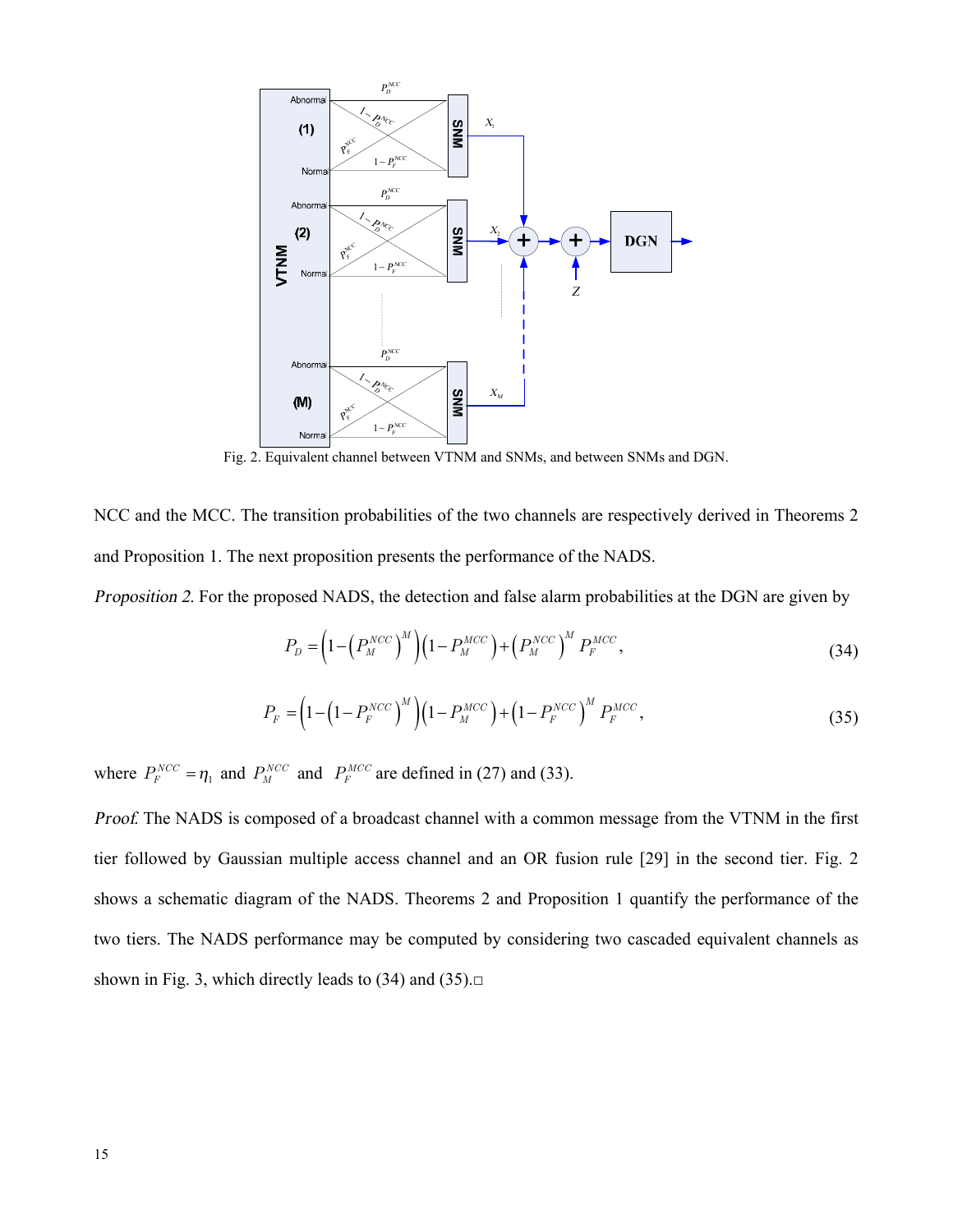

Fig. 3. Equivalent channel model between VTNM and DGN.

In this case, the probability of misdetection for the proposed NADS is given by  $P_M = 1 - P_D$ . Our extensive experiments reveal that for the overall performance of the NADS, the designed MCC detector in Proposition 1, leads to a lower bound for  $P<sub>D</sub>$  and a tight upper-bound for  $P<sub>F</sub>$  (in comparison to those of an optimal detector). In addition, for an MCC with reasonably small error probability, e.g., a high performance medical imaging system, the said bounds approach the optimum solution.

#### *B. Numerical Results*

In this subsection, numerical results are provided for evaluation of the NADS performance. The parameters of the experiment set up in different figures are presented in Table 2. We start with studying the effect of the characteristics of the SNM, in terms of its observation time and false alarm performance, on the NADS performance. Next, we examine how different levels of abnormality in the molecular environment (NCC) reflect in the NADS performance. Finally, the effect of noise intensity in the second tier of NADS on the overall performance is investigated.

Fig. 4 shows the probability of misdetection,  $P_M$ , in terms of the concentration of SNMs in the sample size, *M*, for different values of observation time, *n*. One sees that by increasing *M* and *n*,  $P_M$  is reduced. The error floor in this figure is due to the noise of the MCC. Fig. 5 shows the probability of false alarm,  $P_F$ , in terms of *M*, for the same parameters. It is evident that with  $M \le 10$ ,  $P_F \le 10^{-5}$  is achieved. This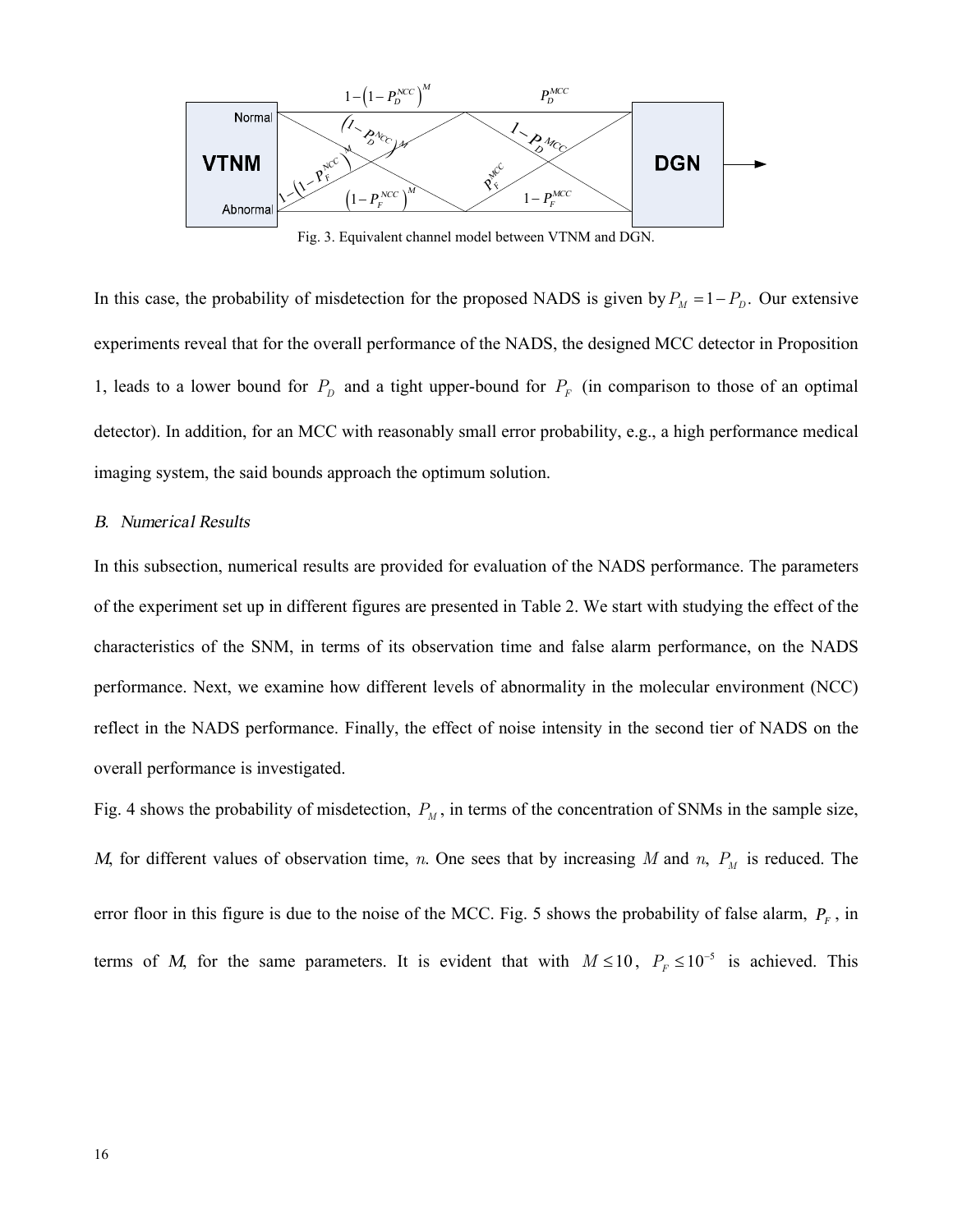performance result is valid for all values of *n*, since in (35) for the given parameters in Table 2,  $P_{MCC}$  is fixed and  $P_{NCC}$  holds with equality in (55) and is hence independent of *n*.

The presented results may be used to solve the optimization problem of (16). Using Figs. 4 and 5, for  $\xi = 1 - 10^{-6}$ ,  $\gamma = 10^{-5}$  and the observation time,  $n = 9$ , the optimized concentration of SNMs, *M*, is obtained as 8 per 1000  $nm^3$ .

Figs. 6 and 7 respectively show  $P_M$ , and  $P_F$  of the NADS in terms of *M* for different values of  $P_F^{NCC}$ . The typical trade-off of false alarm and detection performance of SNM over the NCC is depicted in Fig. 8; as  $P_F^{NCC}$  increases  $P_M^{NCC}$  reduces and vice versa. Interestingly,  $P_F^{NCC}$  affects the overall detection performance of NADS in the same way (Fig. 6), as it directly influences the NADS false alarm performance  $P_F$  (Fig. 7).

Fig. 9 shows the probability of misdetection over the NCC as a function of *k*. It is evident that by increasing *k*,  $P_M^{NCC}$  reduces. Such a behavior is then reflected in the overall system performance as depicted in Fig. 10. Figs. 10 and 11 show respectively,  $P_M$  and  $P_F$  of the NADS in terms of *M* for different values of *k*. One sees that as  $k$  increases,  $P_M$  reduces much faster with  $M$ . The results indicate that if the competitor cell affects the molecular environment more strongly, its presence is detected more easily. A larger value of *k* in (23), may be interpreted as a disease which has progressed more and hence altered the status of the molecular environment more significantly from a healthy setting. Nevertheless, the detection performance of the NADS is still bounded by the noisy setting of MCC as evident in the error floor of the curves in Fig. 10. As expected and evident in Fig. 11, *P<sup>F</sup>* increases with *M*, and remains the same as *k* changes. This is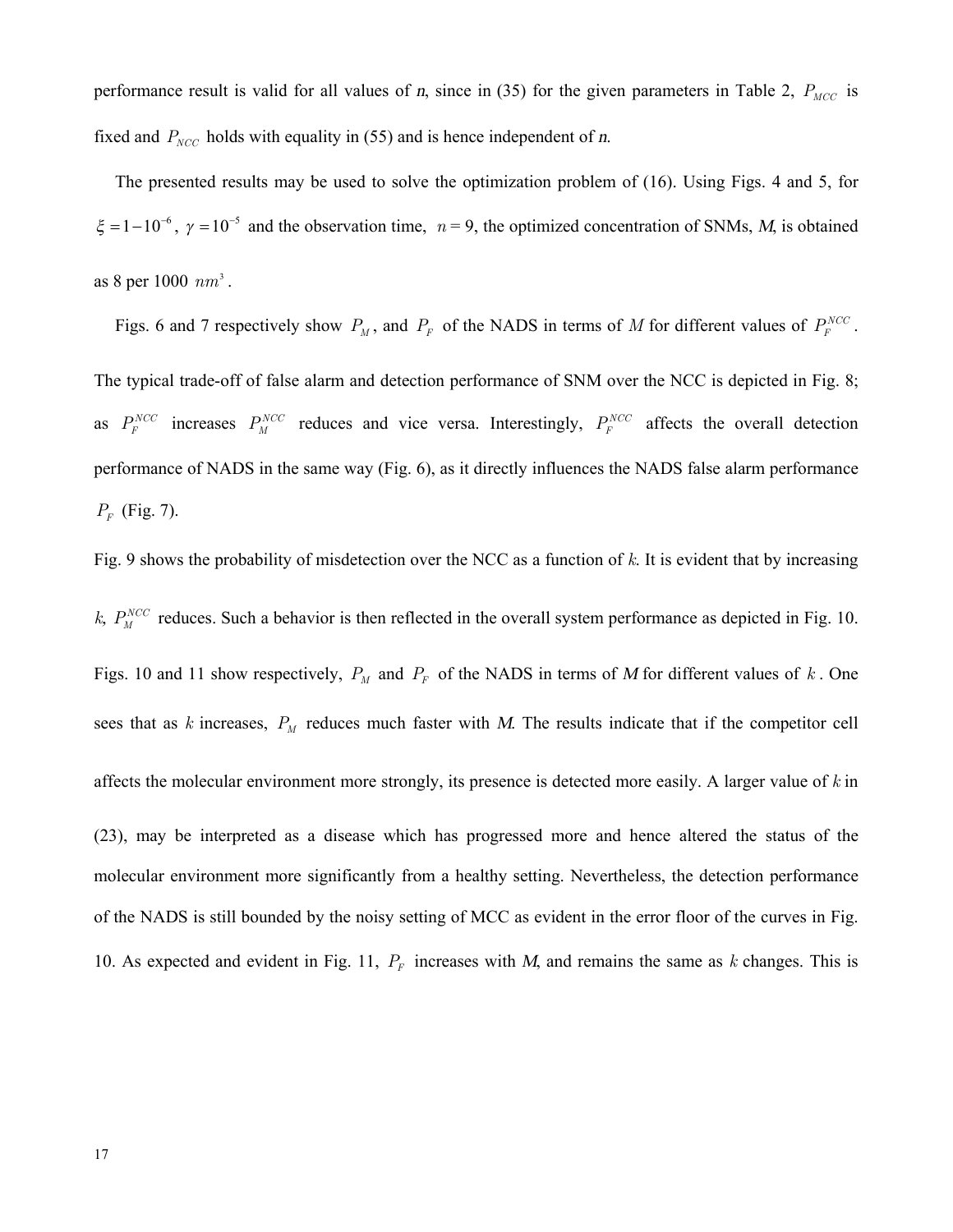due to the fact that in (35), for the given parameters in Table 2,  $P_{MCC}$  is fixed and  $P_{NCC}$  holds with equality in (55) and is hence independent of *k*.

Figs. 12 and 13 show  $P_M$  and  $P_F$  in terms of *M* for different values of  $\sigma_{MCC}$ . For non-small values of  $\sigma_{MCC}$ , the MCC noise imposes an error floor to the NADS detection performance. It is also evident that  $P_F$ increases as *M* or  $\sigma_{MCC}$  increase. However, the performance remains the same, and only a function of *M*, for different but small values of  $\sigma_{MCC}$ . This is due to the fact that for small  $\sigma_{MCC}$ , where  $P_F^{MCC} \approx 0$  and  $P_M^{MCC} \approx 0$ , the  $P_F$  performance of NADS in (35) dominantly depends on NCC characteristics ( $P_F^{NCC}$ ).

Table 2. Parameters of numerical results in different figures; X:Y:Z denotes the range of parameter as [X,Z] with step size Y.  $G = 1$ ,  $V = 1000$  [ $nm^3$ ],  $NP<sub>H</sub> = 1$ .

| Parameter       | $\sigma_{_{MCC}}$ |                   | $\, n$ |           |
|-----------------|-------------------|-------------------|--------|-----------|
| Figs. 4 and 5   |                   | $\bigcap$ -0      | 1:2:9  |           |
| Figs. $6-8$     |                   | $10^{-2} 10^{-1}$ |        |           |
| Figs. $9-11$    |                   |                   |        | 1.2:0.8:6 |
| Figs. 12 and 13 | 0.03:0.03:0.15    |                   |        |           |
|                 |                   |                   |        |           |



Fig. 4.  $P_M$  vs. the concentration of SNMs (per 1000  $nm^3$ ), *M*, for all values of *n*.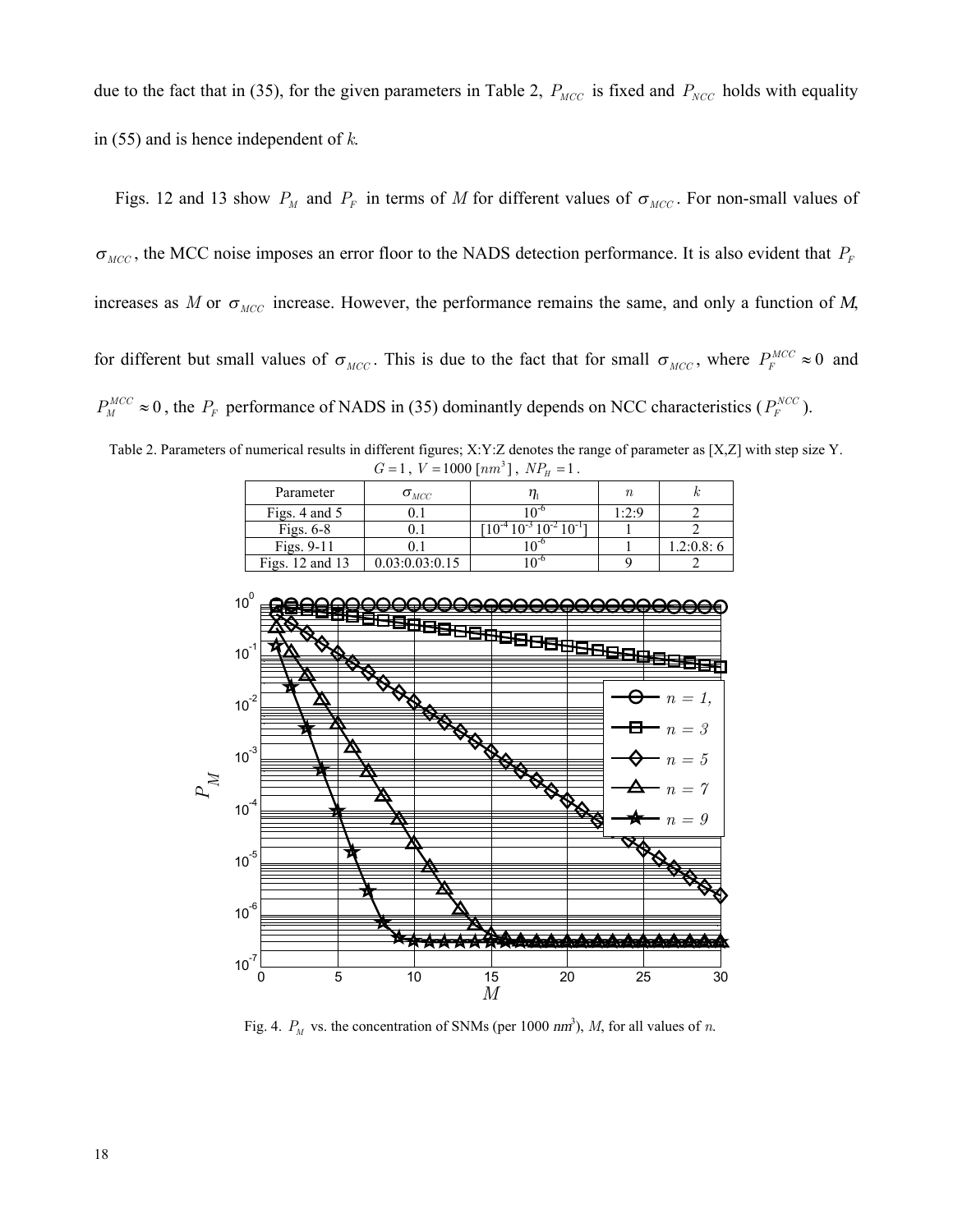

Fig. 5.  $P_F$  vs. the concentration of SNMs (per 1000  $nm^3$ ), *M*, for all *n*.



Fig. 6.  $P_M$  vs. the concentration of SNMs,  $M$  (per 1000  $nm^3$ ), for different values of  $P_F^{NCC}$ .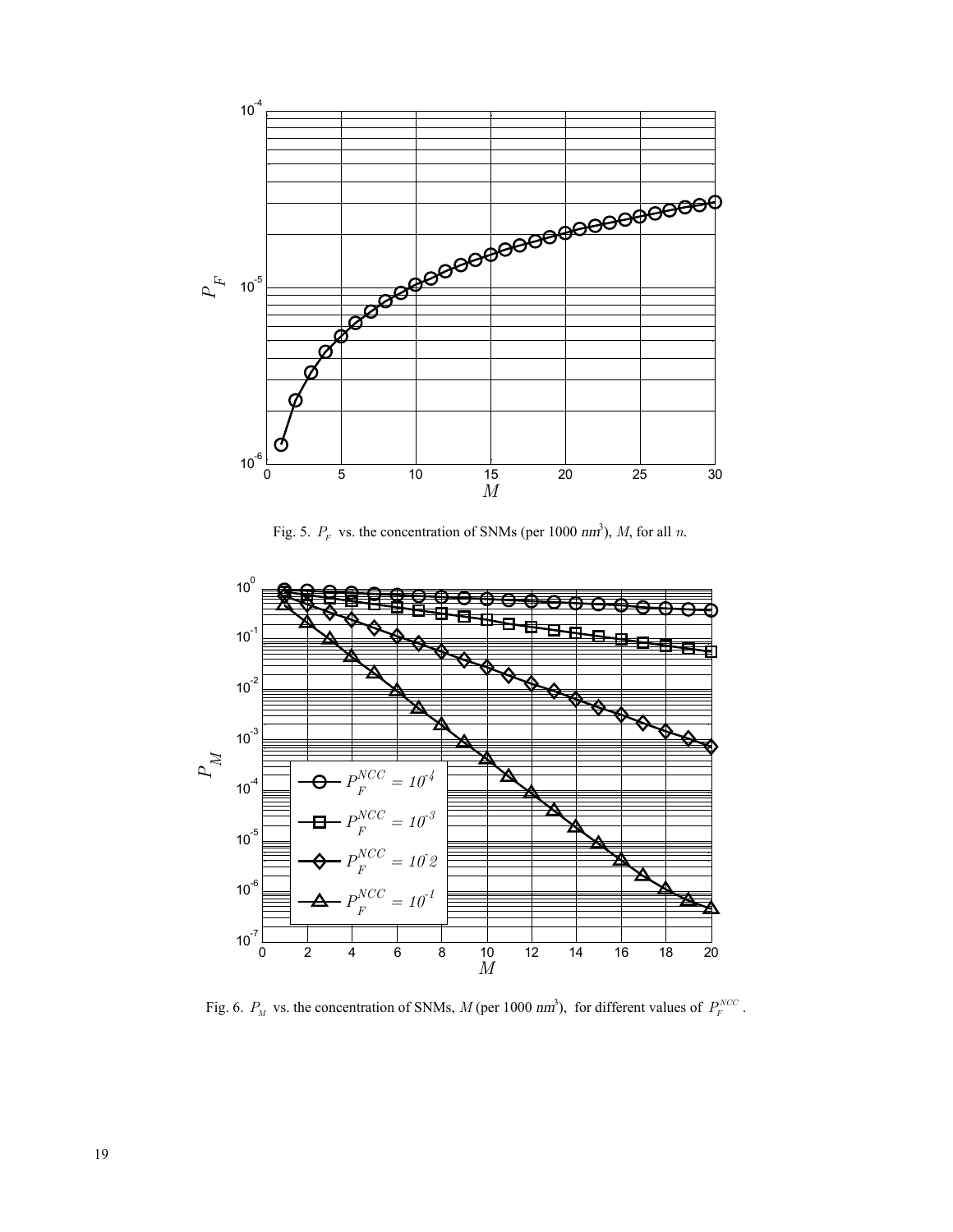

Fig. 7.  $P_F$  vs. the concentration of SNMs, *M* (per 1000 *nm*<sup>3</sup>), for different values of  $P_F^{NCC}$ .



Fig. 8.  $P_N^{NCC}$  vs. SNM observation time, *n* for different values of  $P_F^{NCC}$ .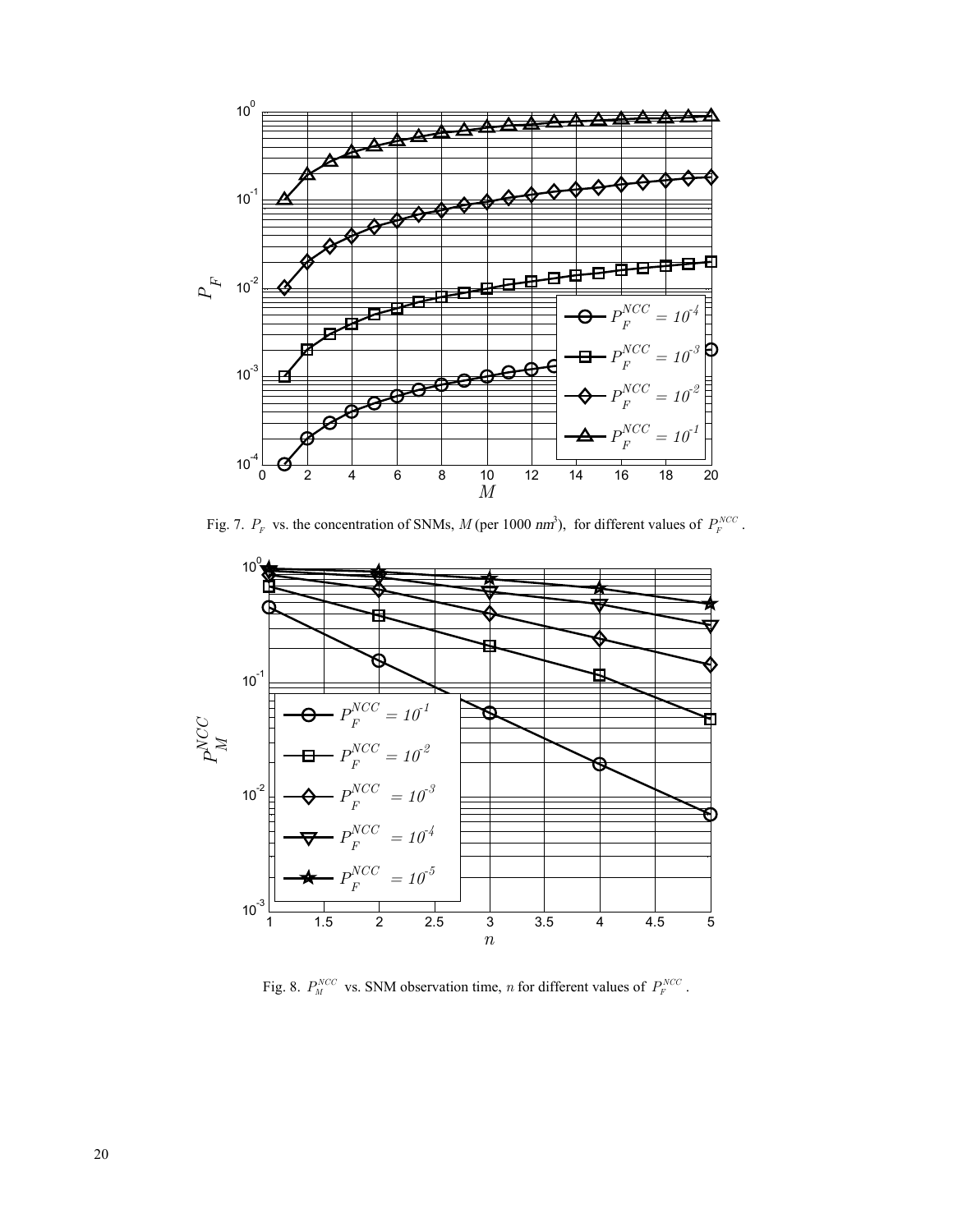

Fig. 10.  $P_M$  vs. the concentration of SNMs,  $M$  (per 1000  $nm^3$ ), for different values of  $k$ .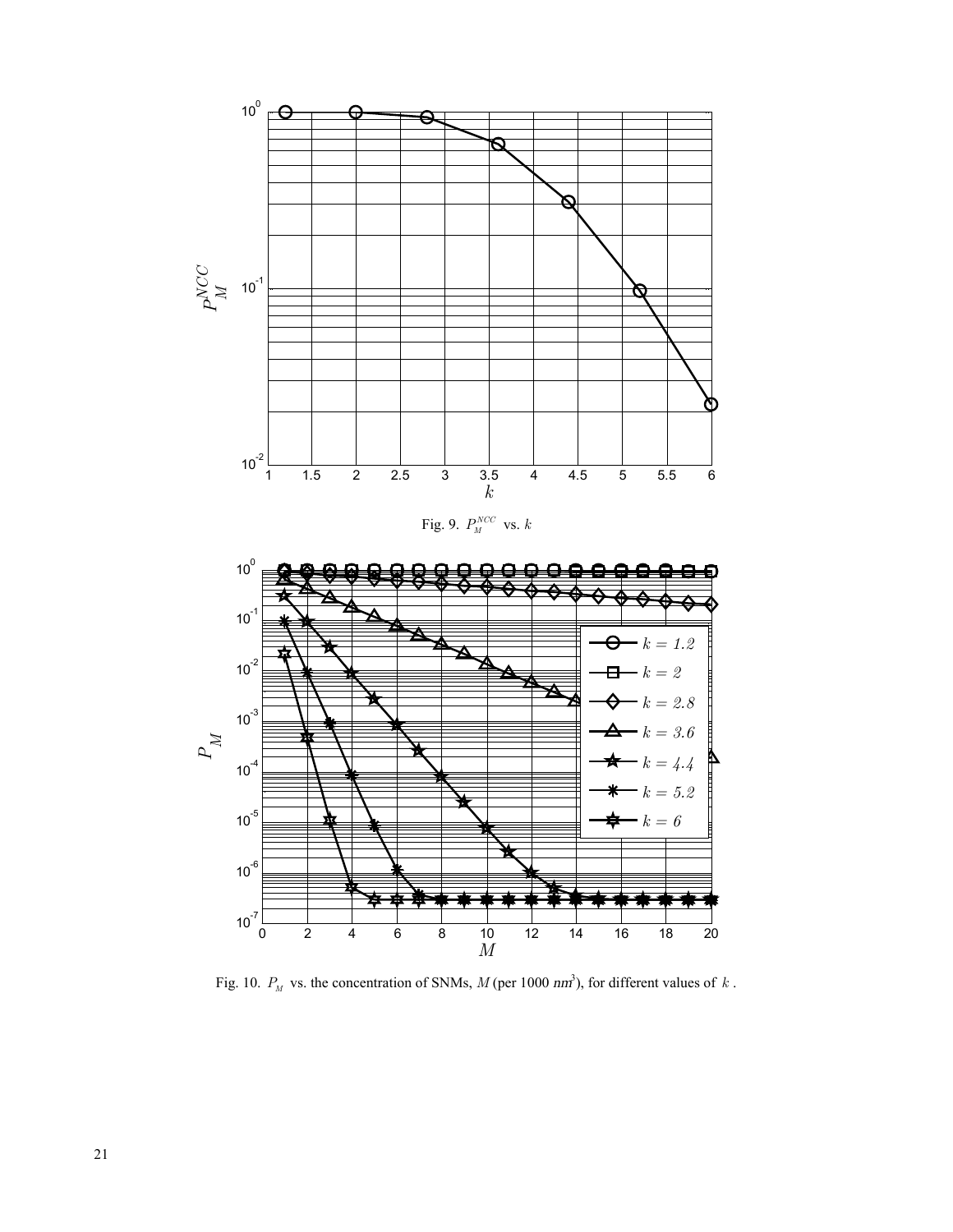

Fig. 11.  $P_F$  vs. the concentration of SNMs,  $M$  (per 1000  $nm^3$ ), for all values of  $k$ .

.



Fig. 12.  $P_M$  vs. the concentration of SNMs, *M* (per 1000 *nm*<sup>2</sup>), for different values of  $\sigma_{MCC}$ .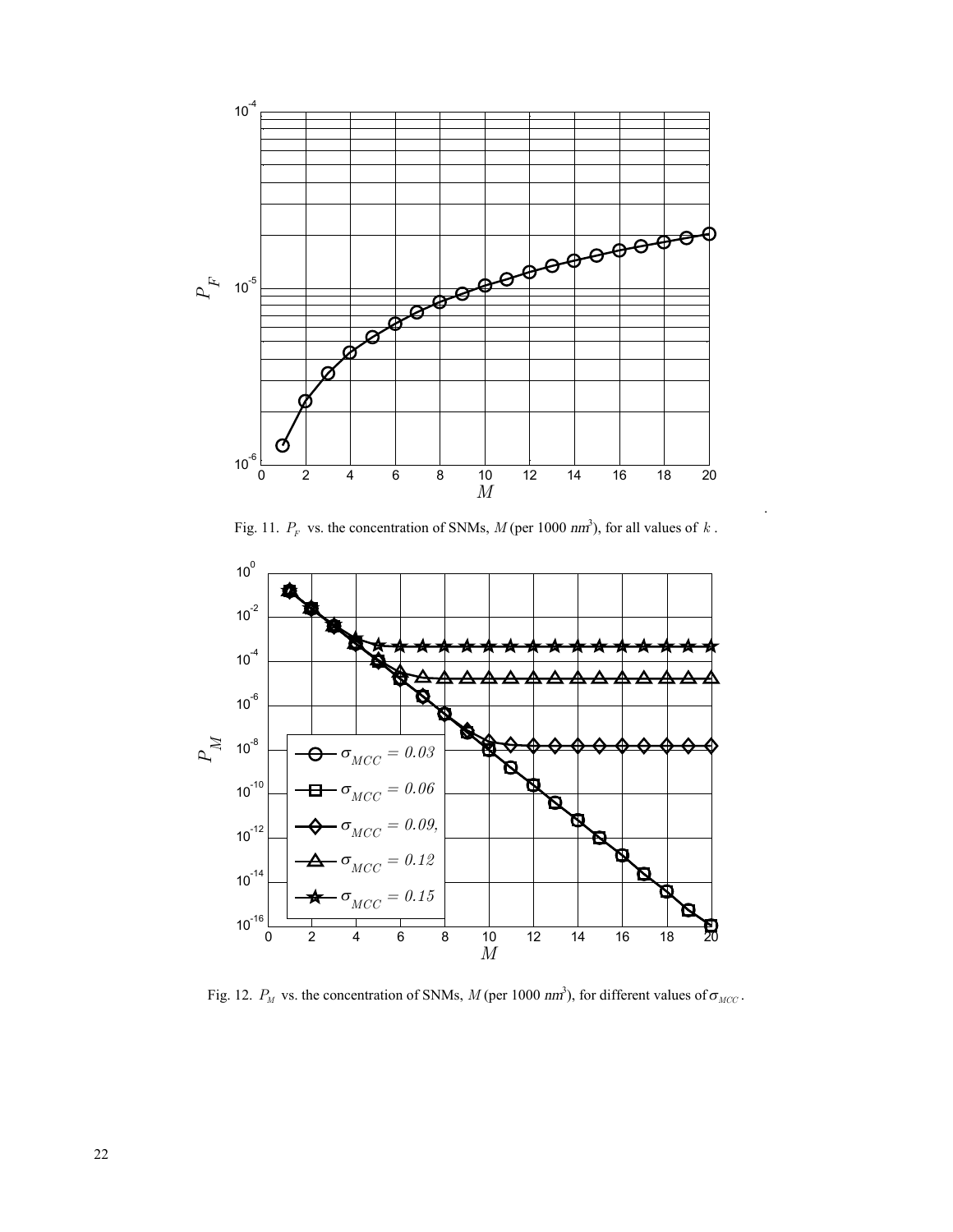

Fig. 13.  $P_F$  vs. the concentration of SNMs,  $M$  (per 1000  $nm^3$ ), for different values of  $\sigma_{MCC}$ .

#### **6. Concluding remarks**

A nano-scale abnormality detection scheme was proposed for the detection of competitor cells in a biomolecular nano-network. This is motivated by the early detection and classification of the diseases and their effective treatment. The proposed NADS is a two-tier network. The SNMs at the first tier act as receivers of an NCC modeling the molecular environment. The SNMs then communicate over a noisy channel to a DGN, which operates based on an OR fusion rule. The average number of received molecular bits *A* per unit time serves as a feature for detecting the abnormalities at the SNMs. The detection performance of each SNM was analyzed with Poisson observations. Next, quantifying the overall NADS detection performance, optimized concentration of SNMs was obtained for a desired level of NADS

reliability.

At the current stage of research into detection of diseases at the nano-scale, there are still many interesting related research problems. Here, we list a few of them: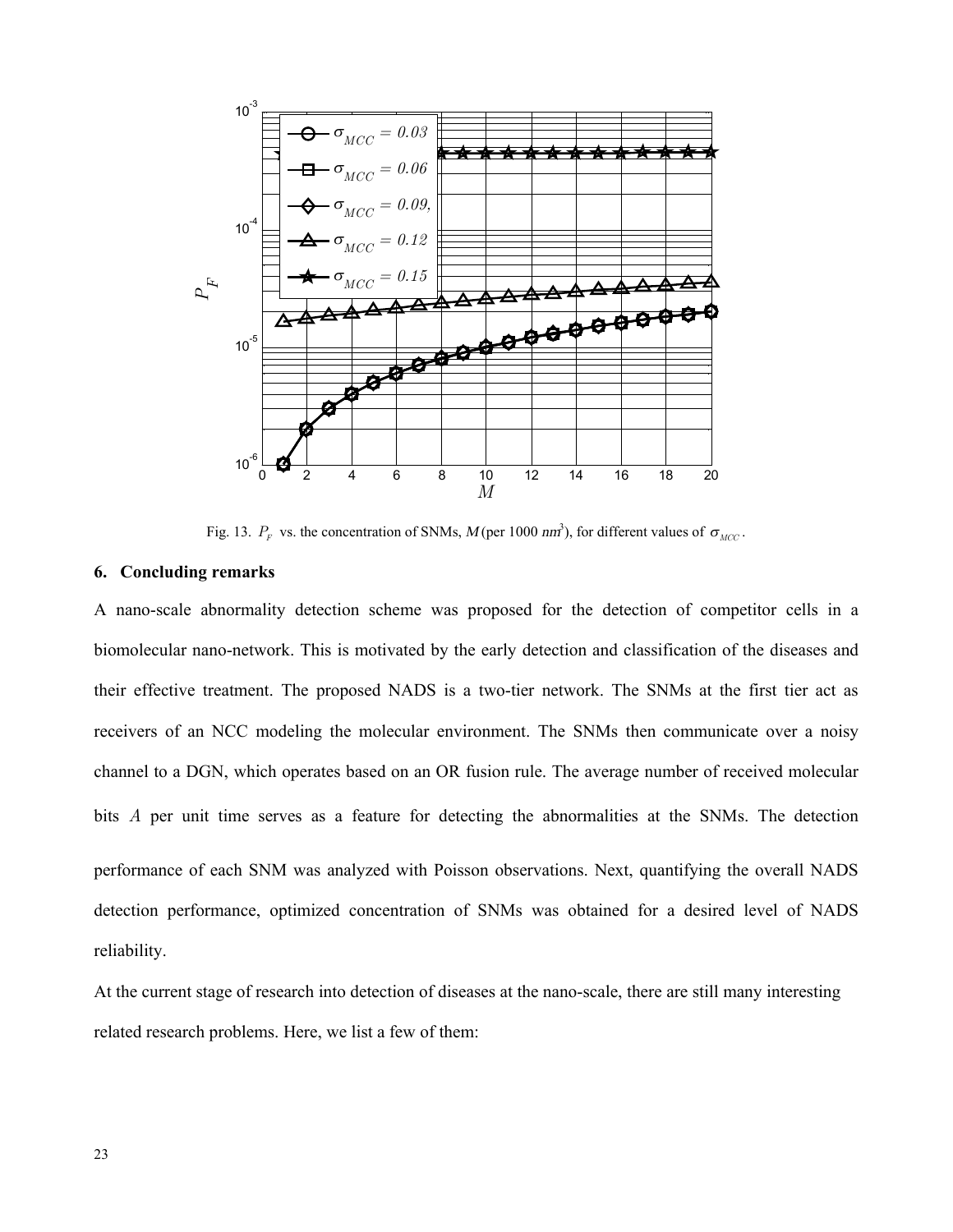- In this paper, the detection feature is set based on mathematical modeling and certain valid approximations. Developing more precise models or obtaining the exact detection feature based on experimental measurements in the target tissue is an interesting research avenue.
- Medical imaging is one approach to detection over the MCC. Realistic modeling of MCC noise is an interesting issue for enhancing the NADS performance for abnormality detection in the biomolecular environment.
- We opted a layered approach to the design of the considered two-tiered NADS. Such an approach is appealing as it lends itself to solutions with reasonable complexity. Alternatively, one may seek an optimum design of detectors for each of the NADS tiers based on the end-to-end NADS performance and the desired design problem in (16).
- · Designing practical SNMs for detection of cancer or other diseases and taking the experimental constraints of those SNMs into consideration within the proposed NADS framework poses a number of other interesting and important research problems.
- · The side effect of injected SNMs on the molecular environment plays an important role in the accuracy of the model and the performance of NADS. Hence, studying those effects is another key aspect of research in this field.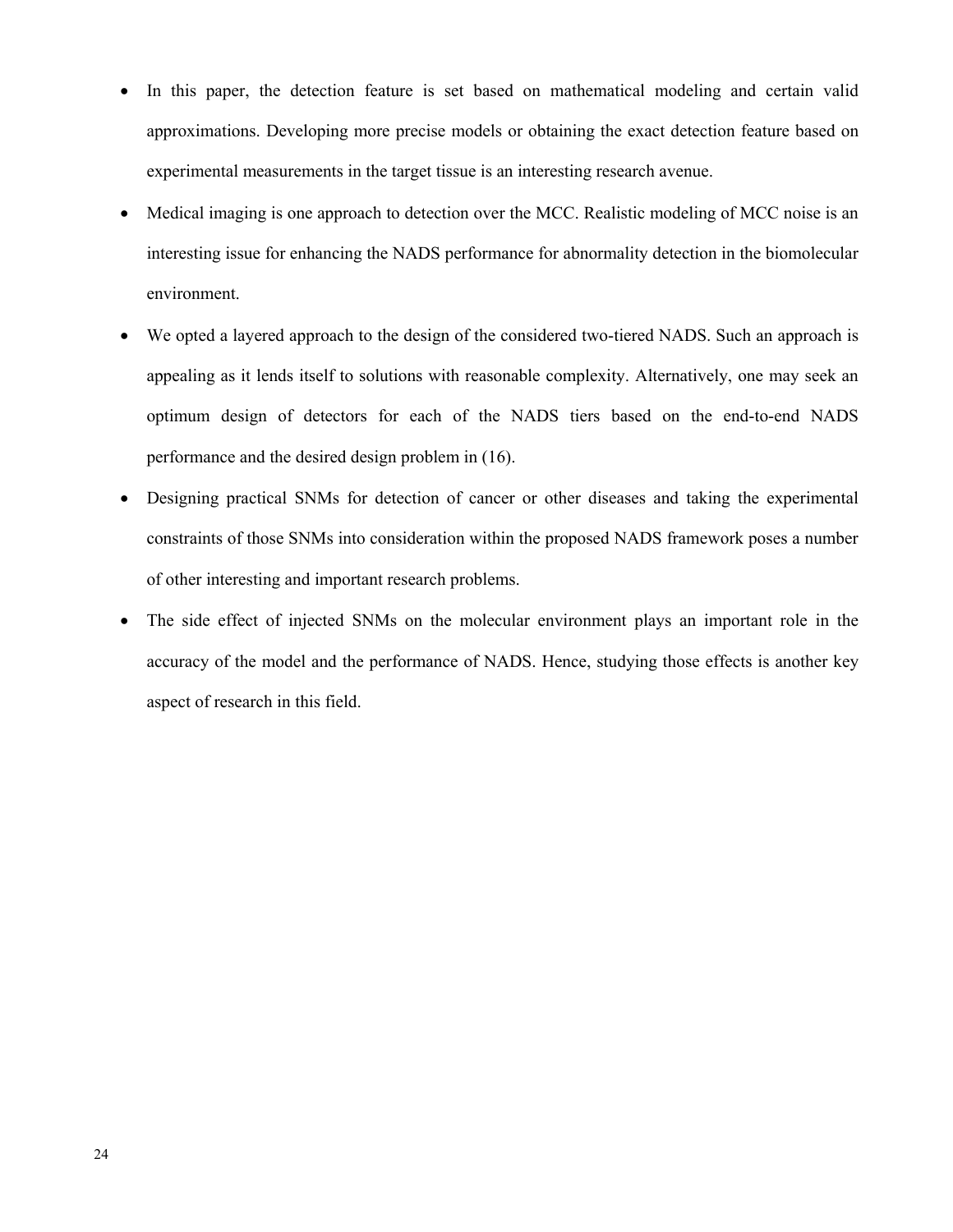#### **Appendix A**

Based on the presented model for the NCC in Section 2, the number of existing molecules per unit time in (sample tissue of) volume size *V* is  $L_{ex,V} = L_{ex}V$ . We define the event  $X_j^i$ ,  $X \in \{A, B\}$ ,  $i \in \{C, P\}$ ,  $j \in \{T, R\}$ , where  $\{C, P\}$  indicates current and previous time interval and  $\{T, R\}$  indicates transmitting or receiving  $X \in \{A, B\}$  over the NCC. Hence,  $NP<sub>H</sub>$  is given by

$$
NP_{H} = E\{NP|H_{0}\}\n= E\{NP|H_{0}, A_{T}^{C}\}Pr\{A_{T}^{C}|H_{0}\} + E\{NP|H_{0}, B_{T}^{C}\}Pr\{B_{T}^{C}|H_{0}\}\n= \left(E\{NP|H_{0}, A_{T}^{C}, A_{R}^{R}\}Pr\{A_{R}^{R}|H_{0}, A_{T}^{C}\} + E\{NP|H_{0}, A_{T}^{C}, B_{R}^{R}\}Pr\{B_{R}^{R}|H_{0}, A_{T}^{C}\}\right)\Pr\{A_{T}^{C}|H_{0}\}\n+ \left(E\{NP|H_{0}, B_{T}^{C}, A_{R}^{R}\}Pr\{A_{R}^{R}|H_{0}, B_{T}^{C}\} + E\{NP|H_{0}, B_{T}^{C}, B_{R}^{R}\}Pr\{B_{R}^{R}|H_{0}, B_{T}^{C}\}\right)\Pr\{B_{T}^{C}|H_{0}\}\n= E\{NP|H_{0}, A_{T}^{C}, A_{R}^{R}\}Pr\{A_{T}^{C}, A_{R}^{R}|H_{0}\} + E\{NP|H_{0}, A_{T}^{C}, B_{R}^{R}\}Pr\{A_{T}^{C}, B_{R}^{R}|H_{0}\}\n+ E\{NP|H_{0}, B_{T}^{C}, A_{R}^{R}\}Pr\{B_{T}^{C}, A_{R}^{R}|H_{0}\} + E\{NP|H_{0}, B_{T}^{C}, B_{R}^{R}\}Pr\{B_{T}^{C}, B_{R}^{R}|H_{0}\}\n= \left(E\{NP|H_{0}, A_{T}^{C}, A_{R}^{R}, A_{R}^{C}\}Pr\{A_{R}^{C}|H_{0}, A_{T}^{C}, A_{R}^{R}\}\right)+\nE\{NP|H_{0}, A_{T}^{C}, A_{R}^{R}, A_{R}^{C}\}Pr\{B_{R}^{C}|H_{0}, A_{T}^{C}, A_{R}^{R}\}\right)+\nE\{NP|H_{0}, A_{T}^{C}, A_{R}^{R}, B_{R}^{C}\}Pr\{B_{R}^{C}|H_{0}, A_{T}^{C}, A_{R}^{R}\}\} + E\{NP|H_{0}, A_{T}^{C}, B_{R}^{R}, A_{R}^{C}\}Pr\{B_{R}^{C}|H_{0}, A_{T}^{C}, B_{R}^{R}\}\} + E\{
$$

where  $H_0$  denotes a healthy molecular environment. The channel transition probabilities that appear in (36) can be expressed based on the notations in (13) and (14), e.g.,  $Pr\left\{A_R^C \middle| H_0, A_T^C, A_R^P\right\} = p_{AA}^{A_R^P}$ . As the VTNM is considered a memoryless source, the events of the current transmission and the previously received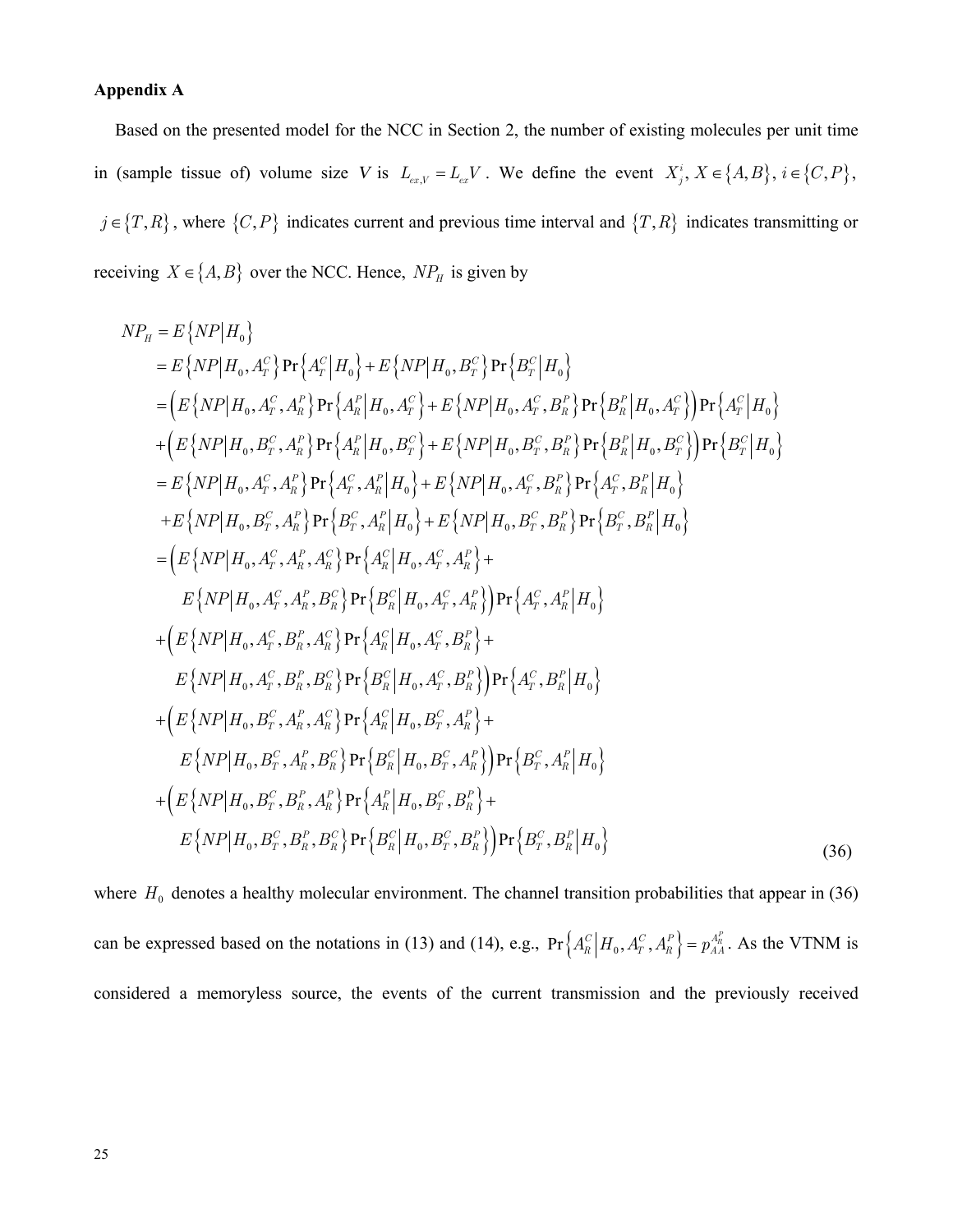molecular bit are independent. We also note that the channel is a stationary Markov channel in the steady state. Hence, the related terms in (36) can be simplified. For example,

$$
\Pr\left\{A_{T}^{C}, A_{R}^{P} \middle| H_{0}\right\} = \Pr\left\{A_{T}^{C} \middle| H_{0}, A_{R}^{P}\right\} \Pr\left\{A_{R}^{P} \middle| H_{0}\right\} \n= \Pr\left\{A_{T}^{C} \middle| H_{0}\right\} \Pr\left\{A_{R}^{P} \middle| H_{0}\right\} \n= P_{A}P_{A}^{\prime},
$$
\n(37)

where  $P_A$  and  $P'_A$  respectively denote the probabilities of transmitting and receiving molecular bit *A* over the NCC. In the steady state regime,  $P'_A$  is given by

$$
P'_{A} = \Pr\left\{A_{R}^{C} \middle| H_{0}\right\} = p_{AA}^{A_{R}^{P}} P_{A} \Pr\left\{A_{R}^{C} \middle| H_{0}\right\} + p_{BA}^{A_{R}^{P}} \left(1 - P_{A}\right) \Pr\left\{A_{R}^{C} \middle| H_{0}\right\} + p_{AA}^{B_{R}^{P}} P_{A} \left(1 - \Pr\left\{A_{R}^{C} \middle| H_{0}\right\}\right) + p_{BA}^{B_{R}^{P}} \left(1 - P_{A}\right) \left(1 - \Pr\left\{A_{R}^{C} \middle| H_{0}\right\}\right)
$$
\n(38)

By simplification, we have

$$
P'_{A} = \frac{p_{AA}^{B_R^p} P_A + p_{BA}^{B_R^p} (1 - P_A)}{1 - p_{AA}^{A_R^p} P_A - p_{BA}^{A_R^p} (1 - P_A) + p_{AA}^{B_R^p} P_A + p_{BA}^{B_R^p} (1 - P_A)}.
$$
(39)

Using a similar approach, we have

$$
P'_{B} = \frac{p_{AB}^{B_R^P} P_A + p_{BB}^{B_R^P} (1 - P_A)}{1 - p_{AB}^{A_R^P} P_A - p_{BB}^{A_R^P} (1 - P_A) + p_{AB}^{B_R^P} P_A + p_{BB}^{B_R^P} (1 - P_A)}
$$
(40)

Assuming a homogeneous molecular environment and considering a maximum of *N* receptors for each

SNM, the expectation terms in (36) can be obtained as

$$
E\{NP|H_0, A_r^C, A_R^P, A_R^C\} = \min\bigg(\frac{L_{ex,V}}{S - N'_A}, N\bigg),\tag{41}
$$

$$
E\{NP|H_0, A_T^C, A_R^P, B_R^C\} = 0,
$$
\n(42)

$$
E\{NP|H_0, A_r^C, B_R^P, A_R^C\} = \min\bigg(\frac{L_{ex,V}}{S - N'_B}, N\bigg),\tag{43}
$$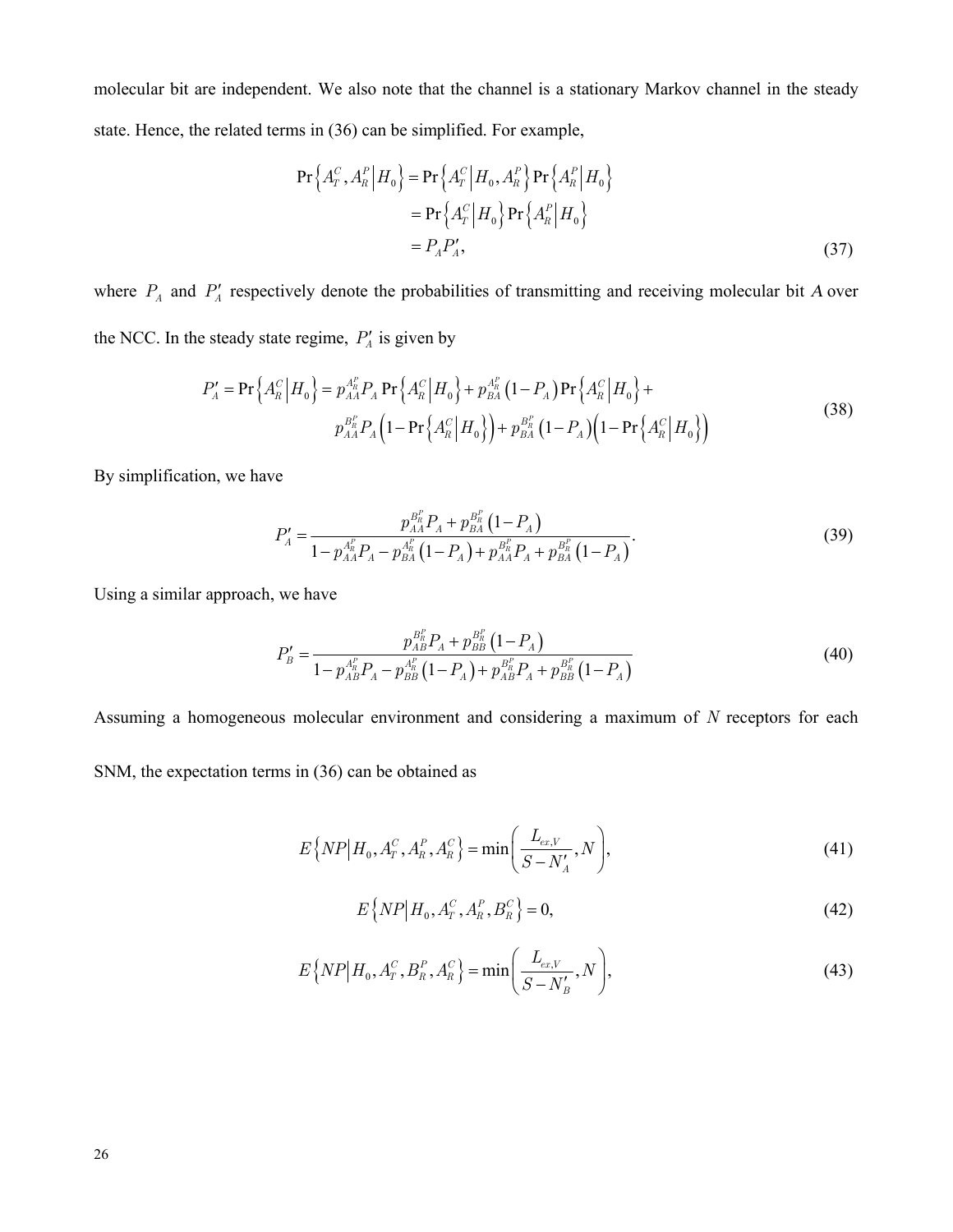$$
E\{NP|H_0, A_r^C, B_R^P, B_R^C\} = 0,
$$
\n(44)

$$
E\{NP|H_0, B_T^C, A_R^P, A_R^C\} = \min\bigg(\frac{L_{ex,V}}{S - N'_A}, N\bigg),\tag{45}
$$

$$
E\left\{ NP \middle| H_0, B_T^C, A_R^P, B_R^C \right\} = 0,\tag{46}
$$

$$
E\{NP|H_0, B_T^C, B_R^P, A_R^C\} = \min\bigg(\frac{L_{ex,V}}{S - N'_B}, N\bigg),\tag{47}
$$

$$
E\{NP|H_0, B_T^C, B_R^P, B_R^C\} = 0.
$$
\n(48)

Hence, incorporating equations (39), (40) and (41)-(48) into (36),  $NP<sub>H</sub>$  is derived as in (15).

# **Appendix B**

The decision thresholds for NCC with Poisson observations are derived. The GLRT for hypothesis test of

(17) is given by

$$
GLRT: \frac{\max_{NP_R \neq NP_H} P(\mathbf{y}|NP_R)}{P(\mathbf{y}|NP_H)} = \frac{P(\mathbf{y}|\widehat{NP}_R)}{P(\mathbf{y}|NP_H)} = \frac{\frac{e^{-n\widehat{NP}_R}\widehat{NP}_R^{\sum_{i=1}^{n}y_i}}{\prod_{i=1}^{n}y_i!}}{\frac{e^{-n\widehat{NP}_R}\widehat{NP}_H^{\sum_{i=1}^{n}y_i}} > \tau. \tag{49}
$$

where  $\widehat{NP_R} = \arg \max \left( P(\mathbf{y}|NP_R) \right)$  $NP_R$  =  $\underset{NP_R}{\arg \max} (P(\mathbf{y}|NP_R))$ , which simplifies to

$$
e^{n\left(NP_{H}-\widehat{N}P_{R}\right)}\frac{\widehat{NP}_{R}^{\sum\limits_{i=1}^{n}y_{i}}}{NP_{H}^{\sum\limits_{i=1}^{n}y_{i}}}\geq\tau.\tag{50}
$$

Taking the natural Logarithm from (50), we have

$$
n\left(NP_{H}-\widehat{NP}_{R}\right)+\sum_{i=1}^{n}y_{i}\left(\log_{e}\widehat{NP}_{R}-\log_{e}NP_{H}\right)>\log_{e}\tau.
$$
\n(51)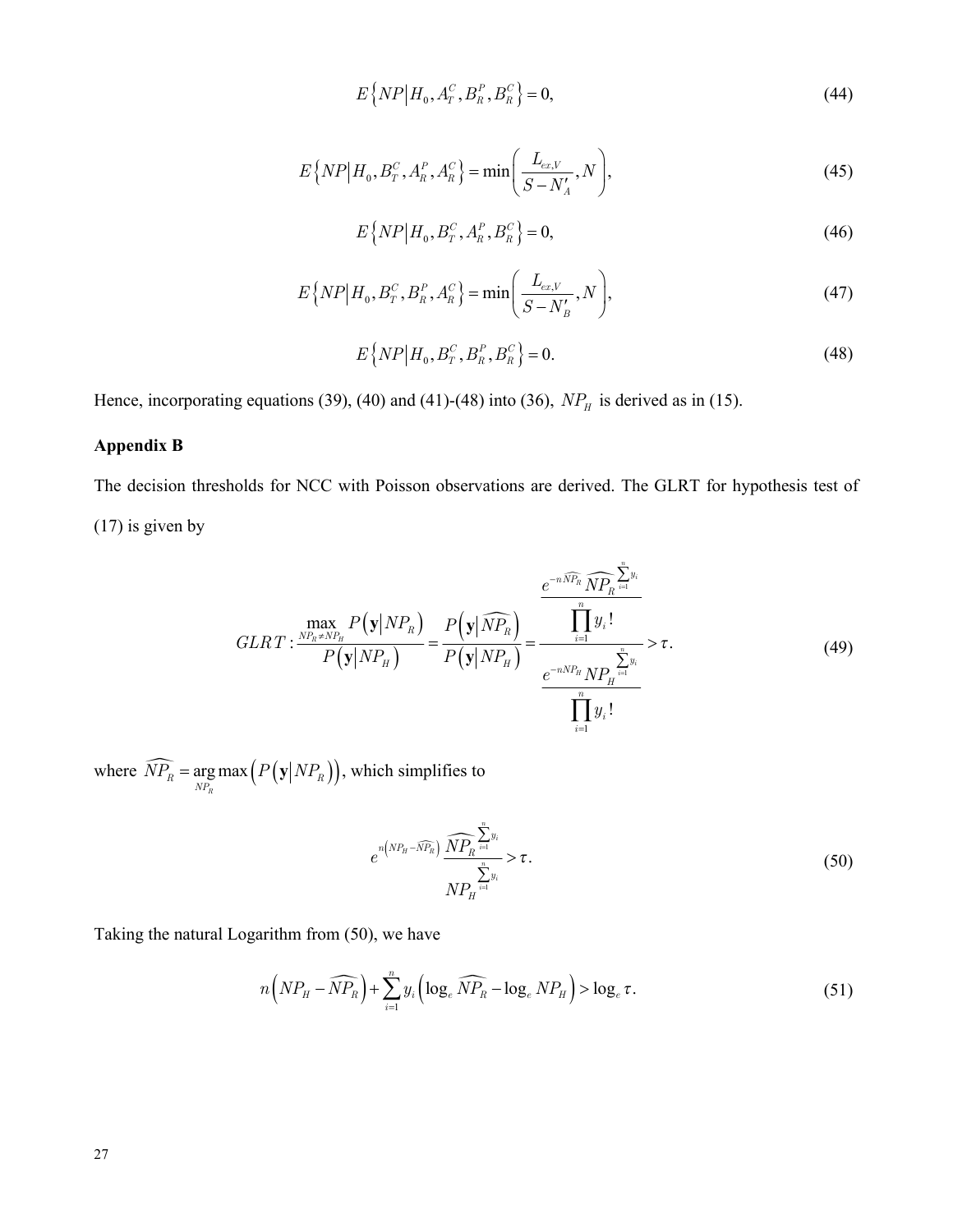Using 1 *n*  $\sum_{i=1}^{g_i}$ *y*  $\sum_{i=1} y_i$  in (21), we obtain

$$
n\left(NP_{H}-\widehat{NP_{R}}\right)+n\widehat{NP_{R}}\left(\log_{e}\widehat{NP_{R}}-\log_{e}NP_{H}\right)>\log_{e}\tau,
$$
\n(52)

with some mathematical manipulation, we have

$$
\widehat{NP}_R \left( \log_e \frac{\widehat{NP}_R}{NP_H} - 1 \right) > \frac{\log_e \tau}{n} - NP_H. \tag{53}
$$

Hence, the hypothesis test is simplified as

$$
\begin{cases}\nH_0 & \widehat{NP}_R \left( \log_e \frac{\widehat{NP}_R}{NP_H} - 1 \right) < \frac{\log_e \tau}{n} - NP_H \\
H_1 & \widehat{NP}_R \left( \log_e \frac{\widehat{NP}_R}{NP_H} - 1 \right) > \frac{\log_e \tau}{n} - NP_H\n\end{cases} \tag{54}
$$

Using (21) in (54), the desired result in (22) is derived.  $\square$ 

#### **Appendix C**

The SNM estimates the  $NP_R$  by computing  $1/n \sum_{i=1}^n$  $n \sum_{i=1}^{n} y_i$  based on its observations and motivated by the LNN. If  $NP<sub>R</sub>$  deviates in a constrained range from  $NP<sub>H</sub>$ , the molecular environment is considered healthy (hypothesis  $H_0$ ). Otherwise, the SNM reports an abnormality (hypothesis  $H_1$ ). On the other hand the mean of Poisson distribution is positive, hence a lower bound is set on  $1/n \sum_{i=1}^{n}$  $in \sum_{i=1}^{n} y_i$  in (24). To compute the threshold  $\tau''$ , we consider the false alarm probability as follows

$$
\int_{\Lambda_1} P(\mathbf{y}|NP_R = NP_H) dy \le \eta_1 \tag{55}
$$

or equivalently

$$
\int_{\Lambda_0} P(\mathbf{y}|NP_R = NP_H) dy \ge 1 - \eta_1,\tag{56}
$$

in which  $\Lambda_0$  and  $\Lambda_1$ , denote respectively the decision regions of  $H_0$  and  $H_1$ . We have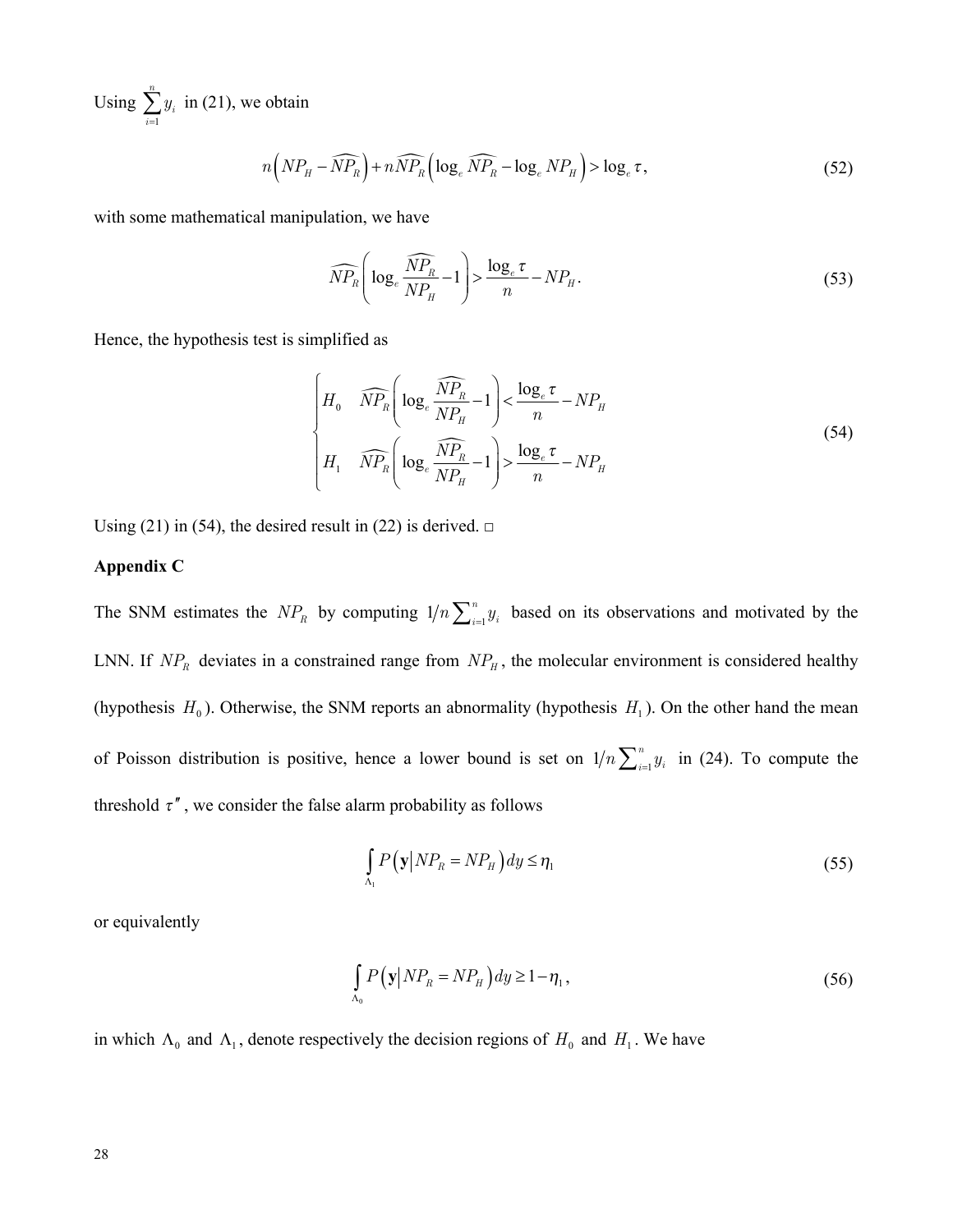$$
\int_{N P_H - \tau''}^{N P_H + \tau''} P\left(\mathbf{y} \, \middle| \, N P_R = N P_H \right) dy \ge 1 - \eta_1 \,,\tag{57}
$$

which is expressed as

$$
\Pr\left[ NP_{H} - \tau'' \leq \frac{1}{n} \sum_{i=1}^{n} y_{i} \leq NP_{H} + \tau'' \middle| H_{0} \right] \geq 1 - \eta_{1}.
$$
\n(58)

If PDF of  $y_i$ ,  $\mathcal{P}(\lambda_i)$ , is Poisson with mean  $\lambda_i$ , then the PDF of  $\sum_{i=1}^n y_i$  is given by  $\mathcal{P}\left(\sum_{i=1}^n \lambda_i\right)$  [30]. If  $\lambda_i = \lambda$ 

 $\forall i$ , the PDF of  $\sum_{i=1}^{n} y_i$  is then simply  $\mathcal{P}(n\lambda)$ . Therefore, (58) which is simplified as follows

$$
\sum_{i=\max\{n(NP_H-\tau^*),0\}}^{n(NP_H+\tau^*)} e^{-nNP_H} \frac{\left(nNP_H\right)^i}{i!} \ge 1-\eta_1,\tag{59}
$$

$$
\sum_{i=0}^{n(NP_H+\tau')} e^{-nNP_H} \frac{\left(nNP_H\right)^i}{i!} - \sum_{i=0}^{\max\{n(NP_H-\tau'),0\}-1} e^{-nNP_H} \frac{\left(nNP_H\right)^i}{i!} \ge 1 - \eta_1,\tag{60}
$$

$$
\frac{\Gamma\left(\left\lfloor n\left(NP_{H}+\tau''\right)\right\rfloor+1,nNP_{H}\right)}{\left\lfloor n\left(NP_{H}+\tau''\right)\right\rfloor!}-\frac{\Gamma\left(\left\lfloor \max\left\{ n\left(NP_{H}-\tau''\right),0\right\}-1\right\rfloor+1,nNP_{H}\right)}{\left\lfloor \max\left\{ n\left(NP_{H}-\tau''\right),0\right\}-1\right\rfloor!}\geq1-\eta_{1}.\tag{61}
$$

In fact, (61) allows for numerical computation of  $\tau''$ , and hence,  $P_D$  can be calculated as

$$
P_D^{NCC} = \int_{\Lambda_1} P(\mathbf{y} | NP_R \neq NP_H) dy.
$$
 (62)

We have

$$
P_D^{NCC} = \int_0^{\tau^* - NP_H} P(\mathbf{y} | NP_R \neq NP_H) dy + \int_{\tau^* + NP_H}^{\infty} P(\mathbf{y} | NP_R \neq NP_H) dy
$$
 (63)

$$
\overset{\text{(a)}}{=} \Pr\bigg[\widehat{NP}_R < \tau'' - NP_H, \widehat{NP}_R > \tau'' + NP_H \Big| H_1 \bigg] \tag{64}
$$

$$
\overset{\text{(b)}}{=} \Pr\bigg[ \frac{1}{n} \sum_{i=1}^{n} y_i < \tau'' - NP_H, \frac{1}{n} \sum_{i=1}^{n} y_i > \tau'' + NP_H \bigg| H_1 \bigg] \tag{65}
$$

$$
\sum_{i=0}^{(c)} \sum_{i=0}^{\max(n(NP_H-\tau^*),0)-1} e^{-n\widehat{N}P_R} \frac{\left(n\widehat{N}P_R\right)^i}{i!} + \sum_{i=n(NP_H+\tau^*)+1}^{\infty} e^{-n\widehat{N}P_R} \frac{\left(n\widehat{N}P_R\right)^i}{i!} \tag{66}
$$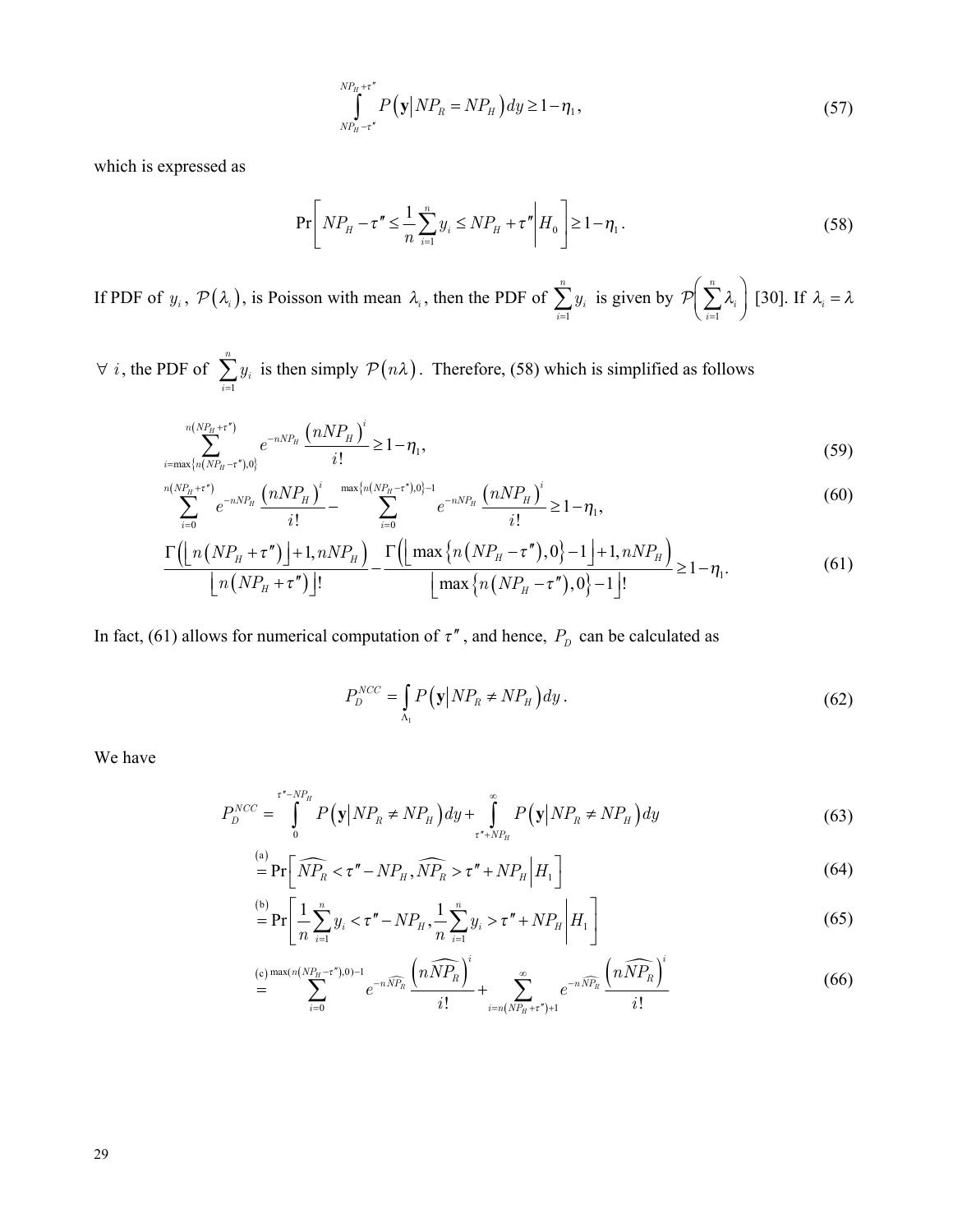$$
=1+\frac{\Gamma\left(\left\lfloor\max\left(n\left(NP_{H}-\tau''\right),0\right)-1\right\rfloor+1,n\widehat{NP_{R}}\right)}{\left\lfloor\max\left(n\left(NP_{H}-\tau''\right),0\right)-1\right\rfloor!}-\frac{\Gamma\left(\left\lfloor n\left(NP_{H}+\tau''\right)\right\rfloor+1,n\widehat{NP_{R}}\right)}{\left\lfloor n\left(NP_{H}+\tau''\right)\right\rfloor!}.
$$
\n(67)

in which (a) and (b) follow from (24) and (21), and (c) is written noting the Poisson distribution of 1 *n*  $\sum_{i=1}^{\infty}$ <sup>y</sup><sub>i</sub> *y*  $\sum_{i=1} y_i$ . When a competitor cell is present in the NCC,  $NP_R$  deviates from  $NP_H$ . Replacing (23) in (67), the

desired result in (25) is derived.  $\square$ 

#### **Appendix D**

According to (28) and (29),  $X_j$  may have two values of 0 or *G*. If  $\sum_{j=1}$ *M*  $\sum_{j=1}^{I}$ *X*  $\sum_{j=1} X_j$  is less than *G*, it is equal to zero,

hence (31) can be written as

$$
\begin{cases}\nH_0 & \sum_{j=1}^{M} X_j = 0 \\
H_1 & \sum_{j=1}^{M} X_j \ge G.\n\end{cases}
$$
\n(68)

At the DGN, we have a noisy observation of  $\sum_{j=1}^{M}$ *M*  $\sum_{j=1}^{M} X_j$ , which is denoted by *U* as defined in (30). At the

DGN, the purpose is to minimize the probability of error for the hypothesis test in (68). As the uniform cost [31] is to be calculated, the likelihood ratio is obtained as

$$
\frac{p(U|H_1)}{p(U|H_0)} > 1\tag{69}
$$

$$
\frac{1}{\sqrt{2\pi\sigma_{MCC}^{2}}}e^{-\frac{\left(U-\sum_{j=1}^{M}X_{j}\right)^{2}}{2\sigma_{MCC}^{2}}}>1,
$$
\n
$$
\frac{1}{\sqrt{2\pi\sigma_{MCC}^{2}}}e^{\frac{-U^{2}}{2\sigma_{MCC}^{2}}}>1,
$$
\n(70)

By simplification and taking the natural Logarithm, we have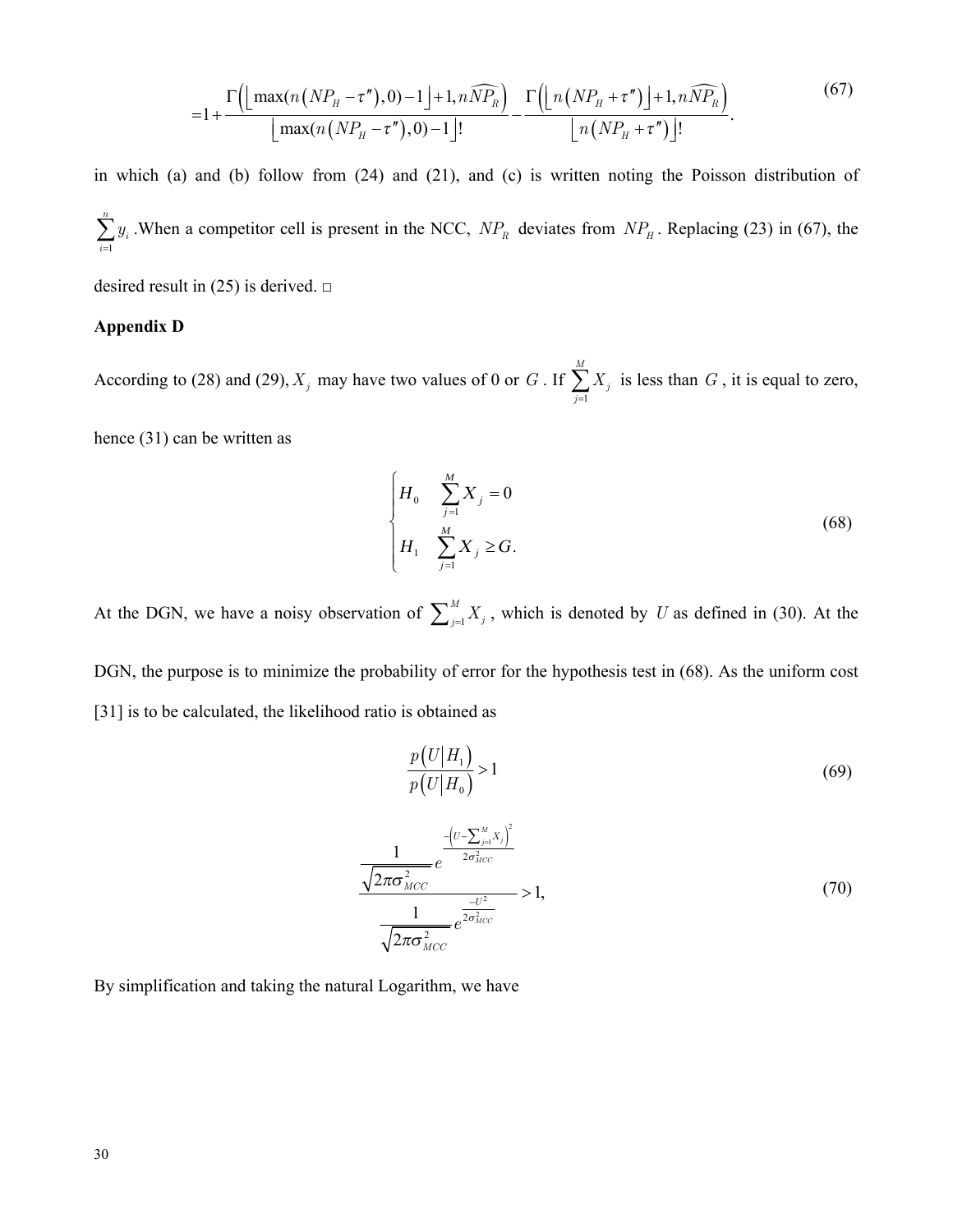$$
-\frac{\left(U-\sum_{j=1}^{M}X_j\right)^2}{2\sigma_{MCC}^2}+\frac{U^2}{2\sigma_{MCC}^2}>0,
$$
\n(71)

$$
2U\left(\sum_{j=1}^{M}X_j\right) - \left(\sum_{j=1}^{M}X_j\right)^2 \geq 0, \tag{72}
$$

$$
U \supset H_1 \cup U \supset H_2 \cup U_3 \big( 73
$$

Hence, the probability of error for the MCC is given by

$$
P_e = \frac{1}{2} p (H_0 | H_1) + \frac{1}{2} p (H_1 | H_0),
$$
  
=  $\frac{1}{2} (1 - P_D^{MCC}) + \frac{1}{2} P_F^{MCC},$  (74)

in which  $P_D^{MCC}$  and  $P_F^{MCC}$  are obtained as

$$
P_D^{MCC} = p(H_1|H_1),
$$
  
=  $\frac{1}{\sqrt{2\pi\sigma_{MCC}^2}} \int_{0.5\sum_{j=1}^{M} X_j}^{+\infty} e^{-\frac{(U - \sum_{j=1}^{M} X_j)^2}{2\sigma_{MCC}^2}} du,$   
=  $1 - Q\left(\frac{\sum_{j=1}^{M} X_j}{2\sigma_{MCC}}\right).$  (75)

$$
P_F^{MCC} = p(H_1|H_0),
$$
  
=  $\frac{1}{\sqrt{2\pi\sigma_{MCC}^2}} \int_{0.5\sum_{j=1}^{M} X_j}^{+\infty} e^{\frac{-U^2}{2\sigma_{MCC}^2}} du,$   
=  $Q\left(\frac{\sum_{j=1}^{M} X_j}{2\sigma_{MCC}}\right).$  (76)

For hypothesis  $H_1$ , the minimum of  $\sum_{j=1}^{M} X_j$  is G, which is associated to the maximum probability of error. Considering  $\sum_{j=1}^{M} X_j = G$  in (73), (75) and (76) the desired results are obtained. Of course, this leads to a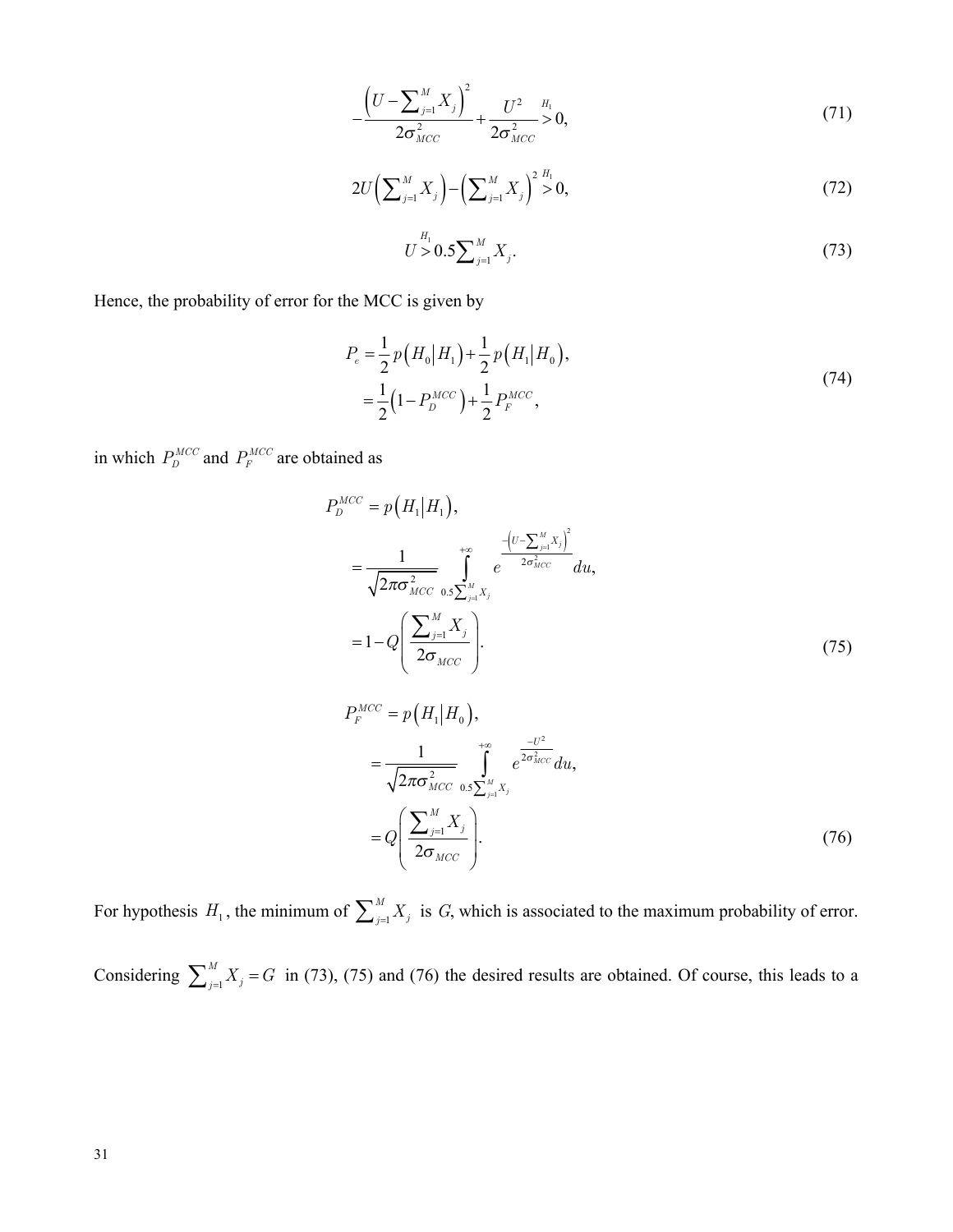larger error probability in comparison to the case with the optimal detector. Our experiments reveal that this upper bound is tight when the signal to noise ratio in MCC is higher than a specified level of about 10 dB.  $\Box$ 

## **References**

- [1] The global burden of disease: 2004 Update, Geneva: World Health Organization*,* available at [http://www.who.int/healthinfo/global\\_burden\\_disease/2004\\_report\\_update/en/index.html](http://www.who.int/healthinfo/global_burden_disease/2004_report_update/en/index.html)
- [2] A. Jemal, F. Bray, etal. Global cancer statistics CA- A Cancer Journal for Clinicians 61 (2) 2011, 69–90.
- [3] Q. Peng, Z.J. Wang, K.J.R. Liu, Genomic processing for cancer classification and prediction A broad review of the recent advances in model-based genomic and proteomic signal processing for cancer detection, IEEE Signal Processing Magazine 24 (1) (2007) 100-110.
- [4] Y. Savir and T. Tlusty, Optimal design of a molecular recognizer: molecular recognition as a Bayesian signal detection problem, IEEE Journal of Special Topics in Signal Processing 2 (3) (2008) 390-399.
- [5] Y. Savir and T. Tlusty, Molecular recognition as an information channel: The role of conformational changes, in: 43rd Annual Conference on information Sciences and Systems*,* Baltimore, MD, Mar. 2009, 835-840.
- [6] R. S. Gaster et al. Matrix-insensitive protein assays push the limits of biosensors in medicine, Nature Medicine 15 (11) (2009) 1327–1332.
- [7] S.J. Osterfeld et al. Multiplex protein assays based on real-time magnetic nanotag sensing, Proceedings of the National Academy of Science of the USA. 105 (52) (2008) 20637–20640.
- [8] New nano-sensor measures cancer biomarker In blood, Available at: [http://www.science20.com/news\\_articles/new\\_nanosensor\\_measures\\_cancer\\_biomarker\\_blood](http://www.science20.com/news_articles/new_nanosensor_measures_cancer_biomarker_blood) .
- [9] G. Shuster, Z. Gallimidietal, Classification of breast cancer precursors through exhaled breath, Breast Cancer Research and Treatment 126 (3) (2011) 791-796.
- [10] Kircher, M. F., Mahmood, U., King, R. S., Weissleder, R. & Josephson, L. A multimodal nanoparticle for preoperative magnetic resonance imaging and intraoperative optical brain tumordelineation, Cancer Research, 63 (2003) 8122–8125.
- [11] E. A. Neuwalt et al., Imaging of iron oxide nanoparticles with MR and light microscopy in patients with malignant brain tumors. Neuropathology and Applied Neurobiology, 5 (2004) 456–471.
- [12] M. O. Oyewumi and R. J. Mumper, Comparison of cell uptake, biodistribution and tumor retention of folatecoated and PEG-coated gadolinium nanoparticles in tumor-bearing mice, Journal of Controlled Release. 24, (2004) 613–626.
- [13] E. A. Schellenberger, et al., Annexin V-CLIO: a nanoparticle for detecting apoptosis by MRI, Molecular Imaging, 1 (2002) 102–107.
- [14] M. G. Harishingani, et al., Noninvasive detection of clinically occult lymph-node metastases in prostate cancer, The New England Journal of Medicine, 348, (2003), 2491–2499